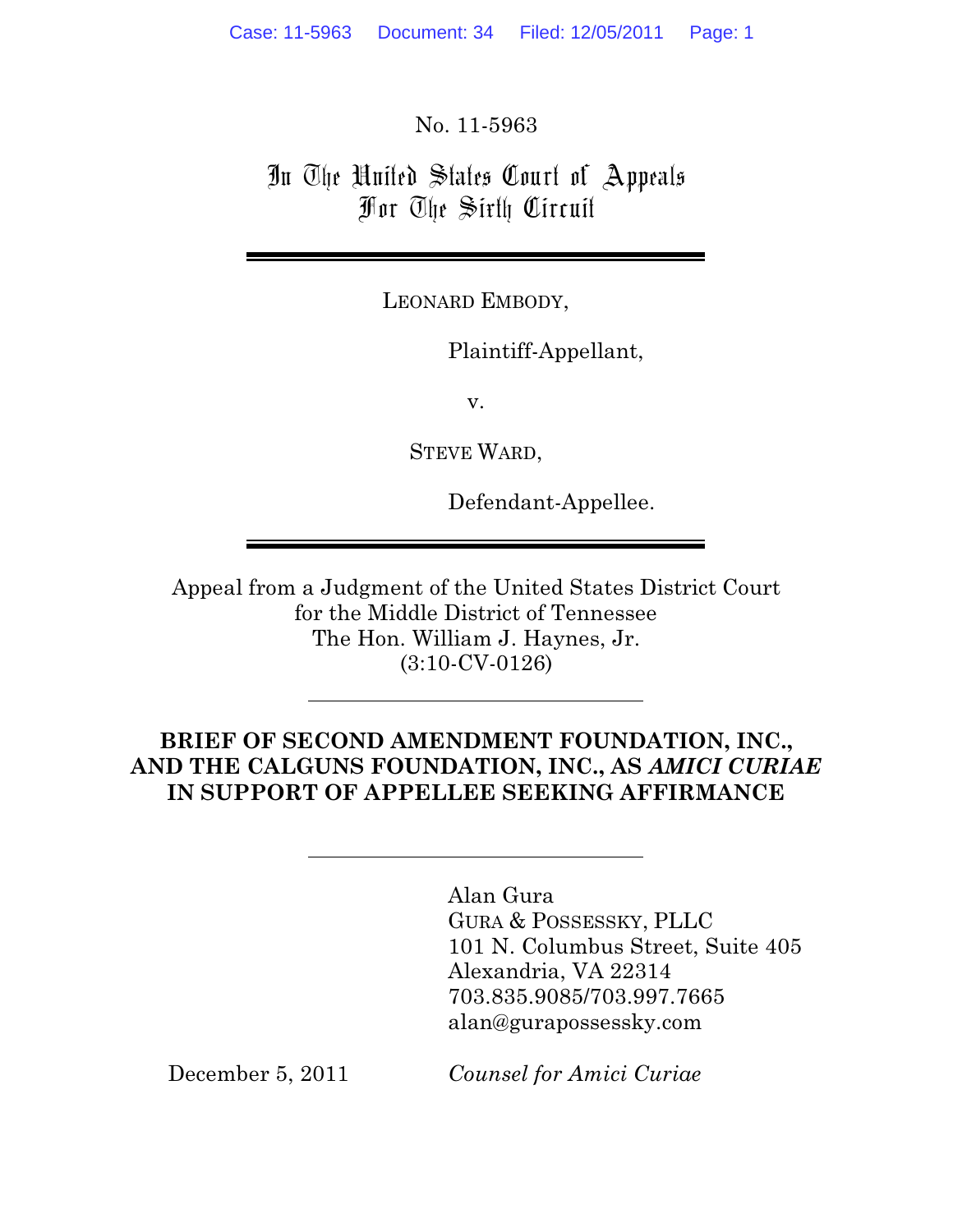UNITED STATES COURT OF APPEALS FOR THE SIXTH CIRCUIT Case: 11-5963 Document: 34 Filed: 12/05/2011 Page: 2

# **Disclosure of Corporate Affiliations and Financial Interest**

Sixth Circuit Case Number: 11-5963

Case Name: Leonard Embody v. Steve Ward

Name of counsel: Alan Gura

Pursuant to 6th Cir. R. 26.1, The Calguns Foundation, Inc.

makes the following disclosure:

1. Is said party a subsidiary or affiliate of a publicly owned corporation? If Yes, list below the identity of the parent corporation or affiliate and the relationship between it and the named party:

*Name of Party*

No.

2. Is there a publicly owned corporation, not a party to the appeal, that has a financial interest in the outcome? If yes, list the identity of such corporation and the nature of the financial interest:

No.

#### CERTIFICATE OF SERVICE

I certify that on \_\_\_\_\_\_\_\_\_\_\_\_\_December 5, 2011 \_\_\_\_\_\_\_\_\_\_\_\_\_the foregoing document was served on all parties or their counsel of record through the CM/ECF system if they are registered users or, if they are not, by placing a true and correct copy in the United States mail, postage prepaid, to their address of record. December 5, 2011

s/ Alan Gura

Counsel for Amicus The Calguns Foundation, Inc.

This statement is filed twice: when the appeal is initially opened and later, in the principal briefs, immediately preceding the table of contents. See 6th Cir. R. 26.1 on page 2 of this form.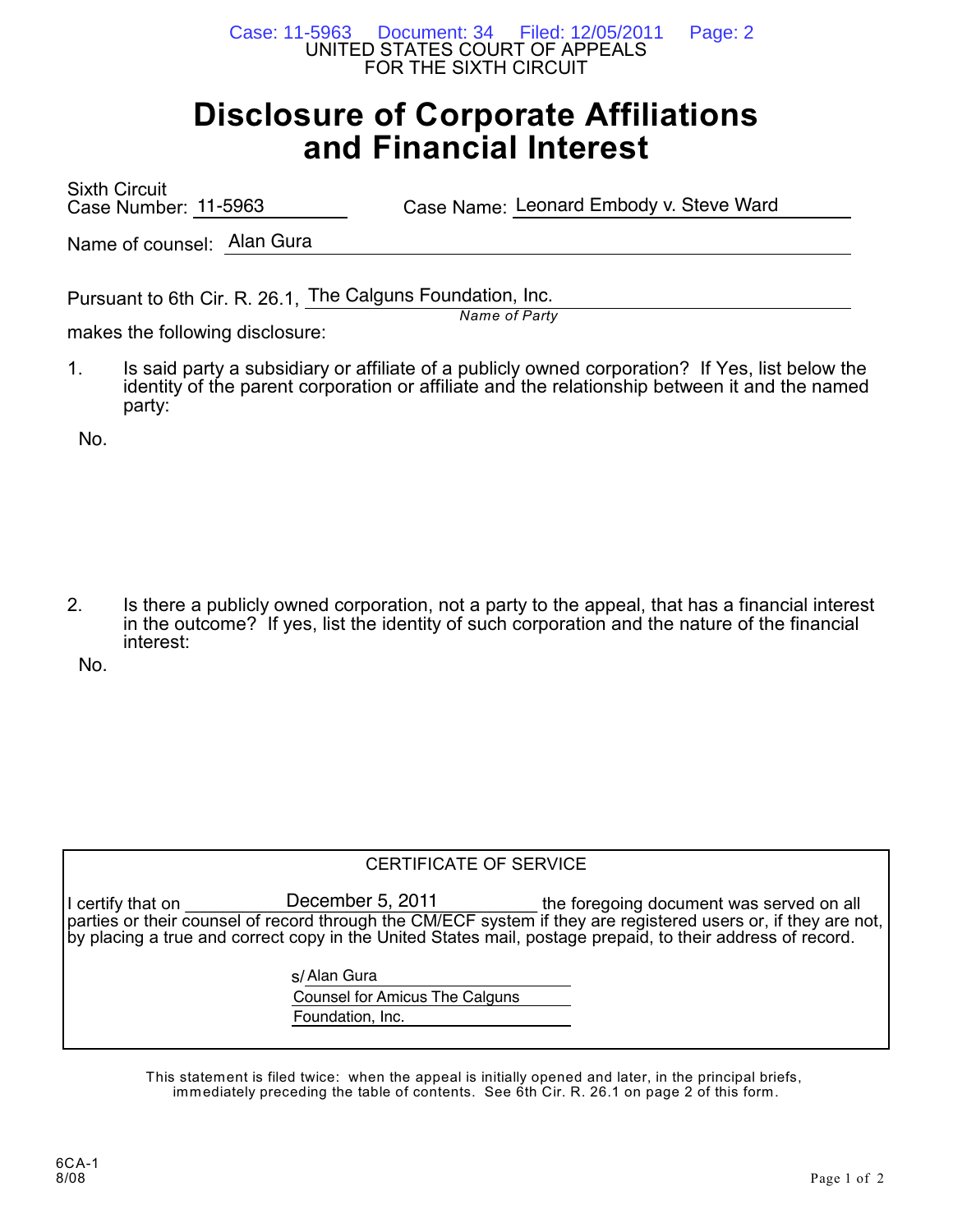UNITED STATES COURT OF APPEALS FOR THE SIXTH CIRCUIT Case: 11-5963 Document: 34 Filed: 12/05/2011 Page: 3

# **Disclosure of Corporate Affiliations and Financial Interest**

Sixth Circuit Case Number: 11-5963

Case Name: Leonard Embody v. Steve Ward

Name of counsel: Alan Gura

Pursuant to 6th Cir. R. 26.1, Second Amendment Foundation, Inc.

makes the following disclosure:

1. Is said party a subsidiary or affiliate of a publicly owned corporation? If Yes, list below the identity of the parent corporation or affiliate and the relationship between it and the named party:

*Name of Party*

No.

2. Is there a publicly owned corporation, not a party to the appeal, that has a financial interest in the outcome? If yes, list the identity of such corporation and the nature of the financial interest:

No.

|                   | CERTIFICATE OF SERVICE           |                                                                                                                                                                                                                                                                          |
|-------------------|----------------------------------|--------------------------------------------------------------------------------------------------------------------------------------------------------------------------------------------------------------------------------------------------------------------------|
| I certify that on | December 5, 2011                 | the foregoing document was served on all<br>parties or their counsel of record through the CM/ECF system if they are registered users or, if they are not,<br>by placing a true and correct copy in the United States mail, postage prepaid, to their address of record. |
|                   | s/Alan Gura                      |                                                                                                                                                                                                                                                                          |
|                   | <b>Counsel for Amicus Second</b> |                                                                                                                                                                                                                                                                          |
|                   | Amendment Foundation, Inc.       |                                                                                                                                                                                                                                                                          |

This statement is filed twice: when the appeal is initially opened and later, in the principal briefs, immediately preceding the table of contents. See 6th Cir. R. 26.1 on page 2 of this form.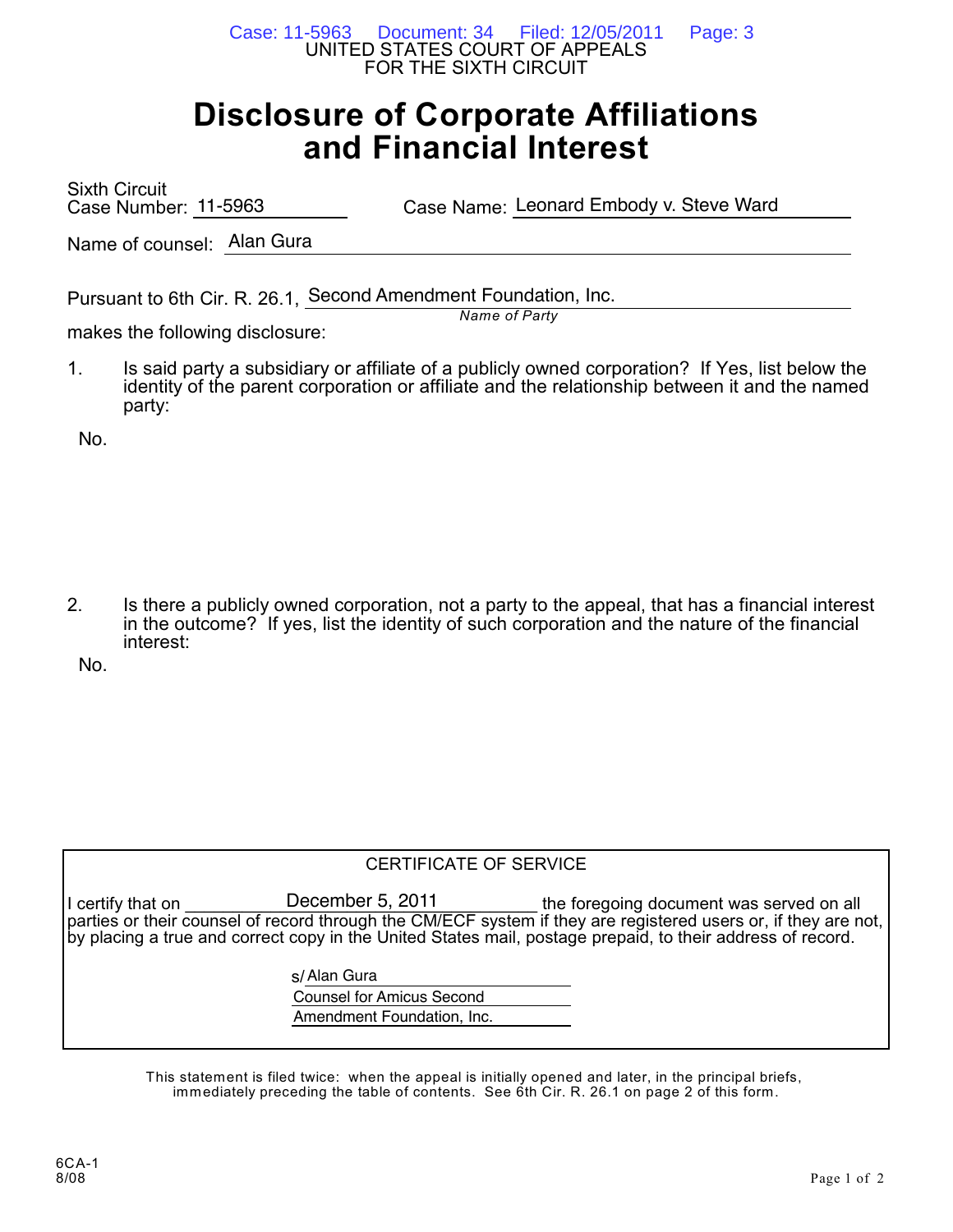# **TABLE OF CONTENTS**

| I.  | THE SECOND AMENDMENT SECURES THE RIGHT TO CARRY<br>ARMS IN PUBLIC FOR SELF-DEFENSE 4                                                       |
|-----|--------------------------------------------------------------------------------------------------------------------------------------------|
|     | THE RIGHT TO BEAR ARMS IS NOT LIMITED<br>$\mathsf{A}$ .                                                                                    |
|     | HELLER'S INTERPRETATION OF "BEAR ARMS"<br><b>B.</b>                                                                                        |
| II. | WHILE THE SECOND AMENDMENT PROTECTS THE<br>POSSESSION AND USE OF PLAINTIFF'S ARM, IT DOES<br>NOT PROTECT PLAINTIFF'S DANGEROUS AND UNUSUAL |
|     |                                                                                                                                            |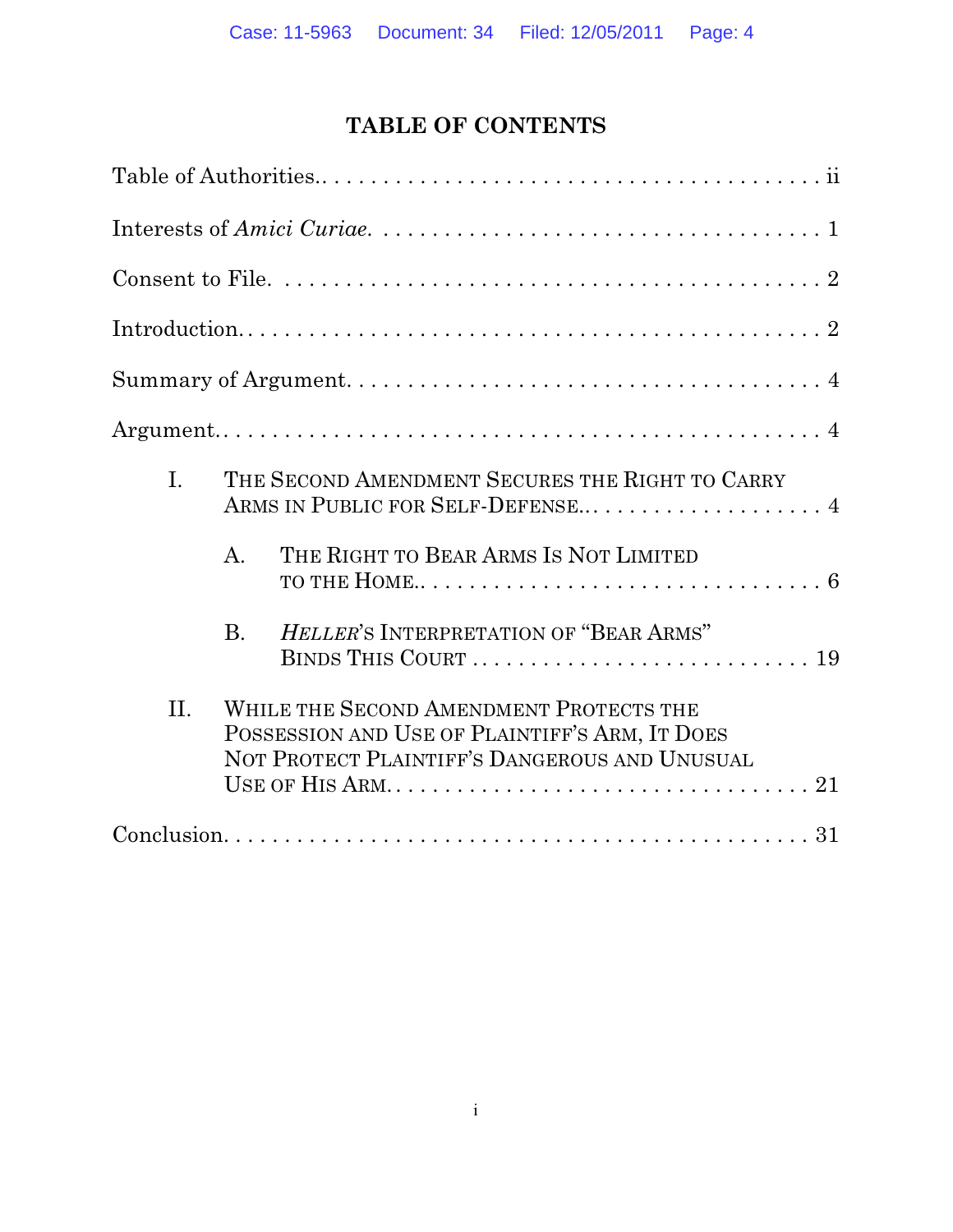## **TABLE OF AUTHORITIES**

### **Cases**

| Adamson v. California,                                                                                                         |
|--------------------------------------------------------------------------------------------------------------------------------|
| Andrews v. State,<br>50 Tenn. 165 (1871). $\dots \dots \dots \dots \dots \dots \dots \dots \dots \dots \dots \dots 11, 15, 16$ |
| Aymette v. State,                                                                                                              |
| Baraket v. Holder,                                                                                                             |
| Boardley v. United States Dept. of Interior,                                                                                   |
| City of Las Vegas v. Moberg,                                                                                                   |
| District of Columbia v. Heller,                                                                                                |
| English v. State,                                                                                                              |
| <i>Ezell</i> v. City of Chicago,                                                                                               |
| Gonzalez v. Vill. of W. Milwaukee,<br>2010 U.S. Dist. LEXIS 46281 (D. Wis. May 11, 2010)  17, 18                               |
| Hormel Foods Corp. v. Jim Henson Prods.,                                                                                       |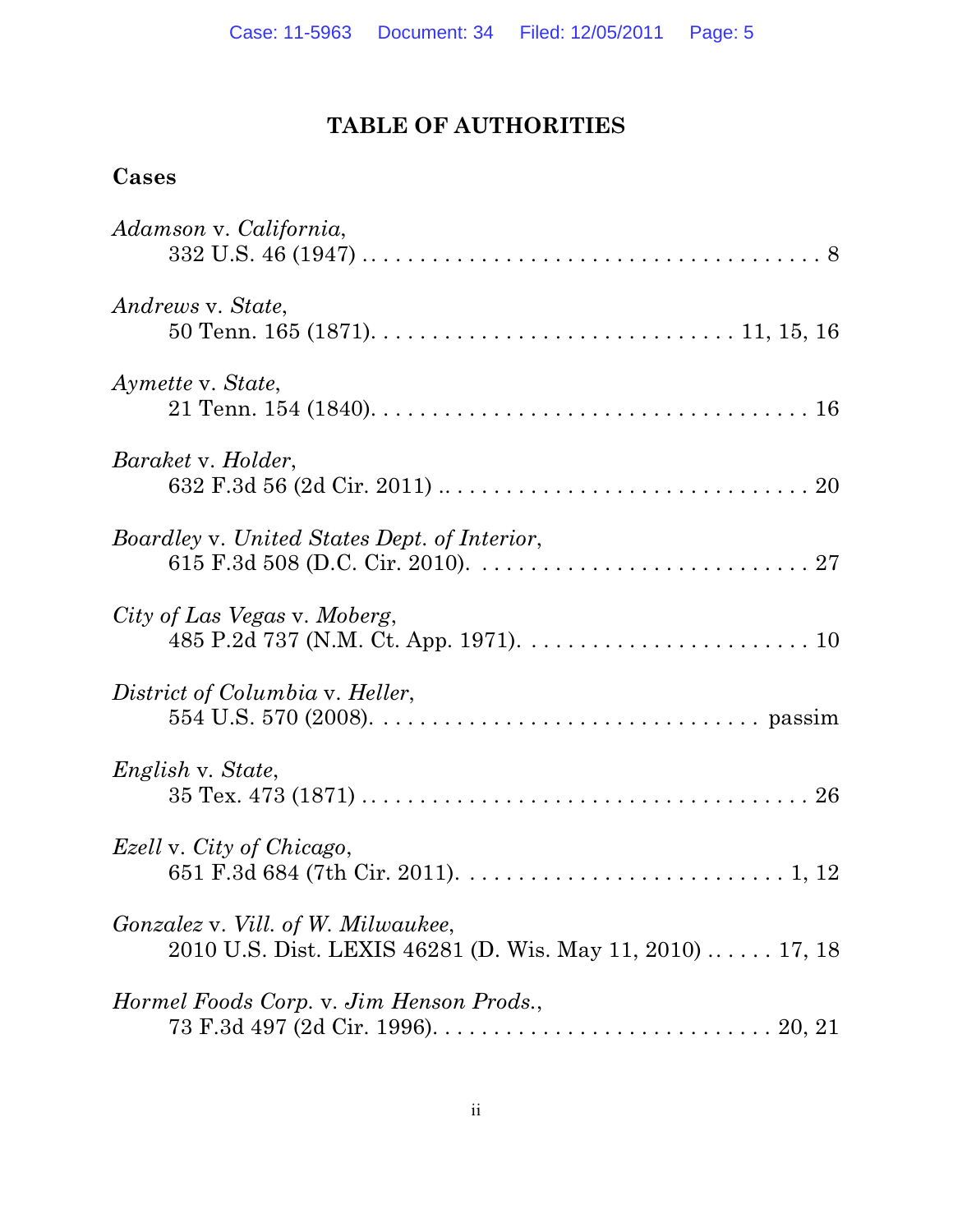| In re Application of McIntyre,                                             |
|----------------------------------------------------------------------------|
| In re Brickey,                                                             |
| Johnson v. Eisentrager,                                                    |
| Kellogg v. City of Gary,                                                   |
| Malloy v. Hogan,                                                           |
| Marbury v. Madison,                                                        |
| McDonald v. City of Chicago,                                               |
| <i>Muscarello v. United States,</i>                                        |
| Myers v. United States,                                                    |
| Nordyke v. King,<br>2011 U.S. App. LEXIS 23703 (9th Cir. Nov. 28, 2011) 5  |
| Nordyke v. King,<br>563 F.3d 439, vacated, 575 F.3d 890 (9th Cir. 2009). 5 |
| Nunn v. State,                                                             |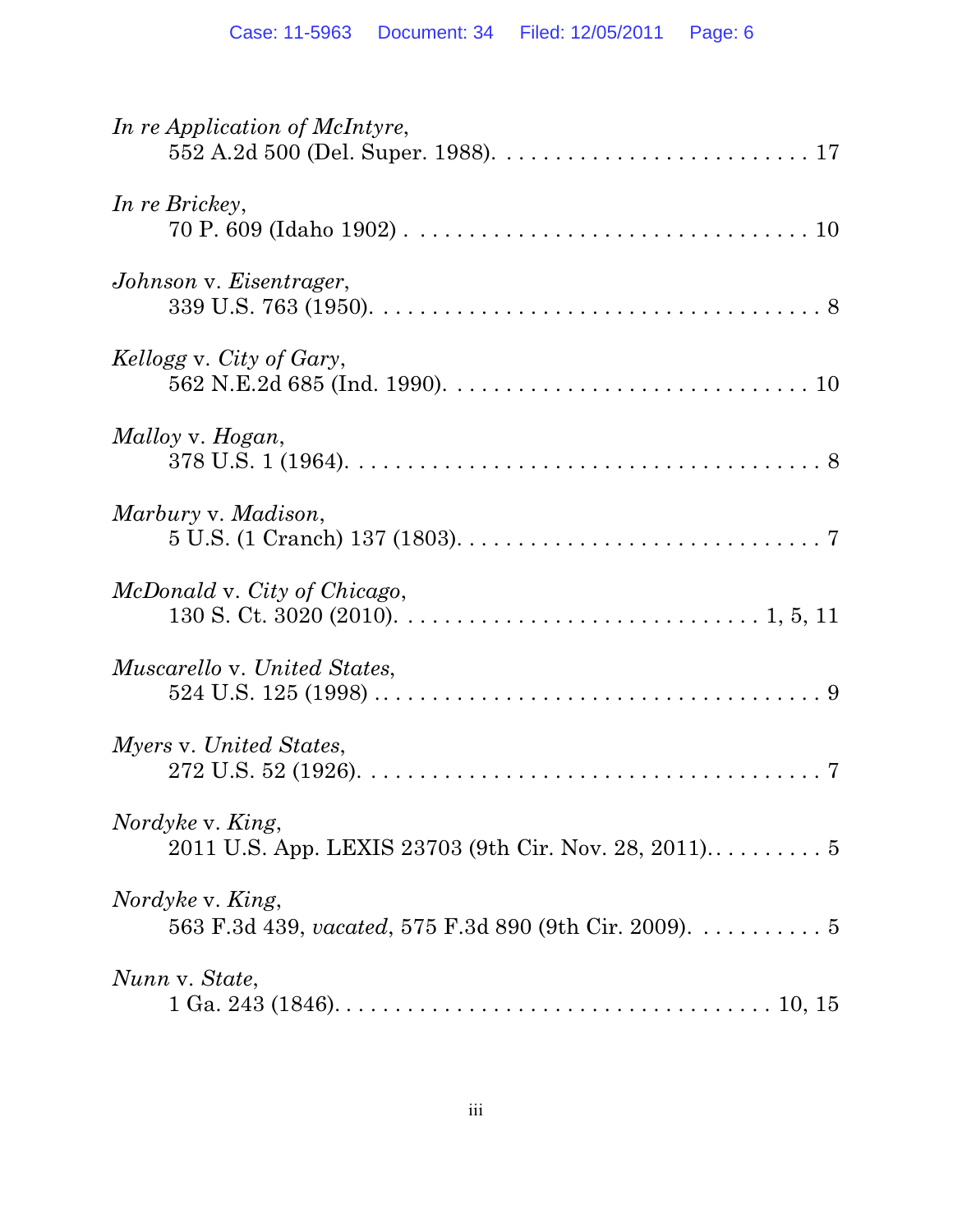| Owen v. State,                                                                                                                                           |
|----------------------------------------------------------------------------------------------------------------------------------------------------------|
| O'Neill v. State,                                                                                                                                        |
| Parker v. District of Columbia,                                                                                                                          |
| Peruta v. County of San Diego,                                                                                                                           |
| Peruta v. County of San Diego,                                                                                                                           |
| Rex v. Knight,                                                                                                                                           |
| Robertson v. Baldwin,                                                                                                                                    |
| Sanborn v. Parker,                                                                                                                                       |
| Sarnoff v. Am. Home Prods. Corp.,                                                                                                                        |
| Scott v. Sandford,                                                                                                                                       |
| Seminole Tribe of Fla. v. Florida,<br>517 U.S. 44 (1996) $\ldots \ldots \ldots \ldots \ldots \ldots \ldots \ldots \ldots \ldots \ldots \ldots \ldots 20$ |
| State ex rel. City of Princeton v. Buckner,                                                                                                              |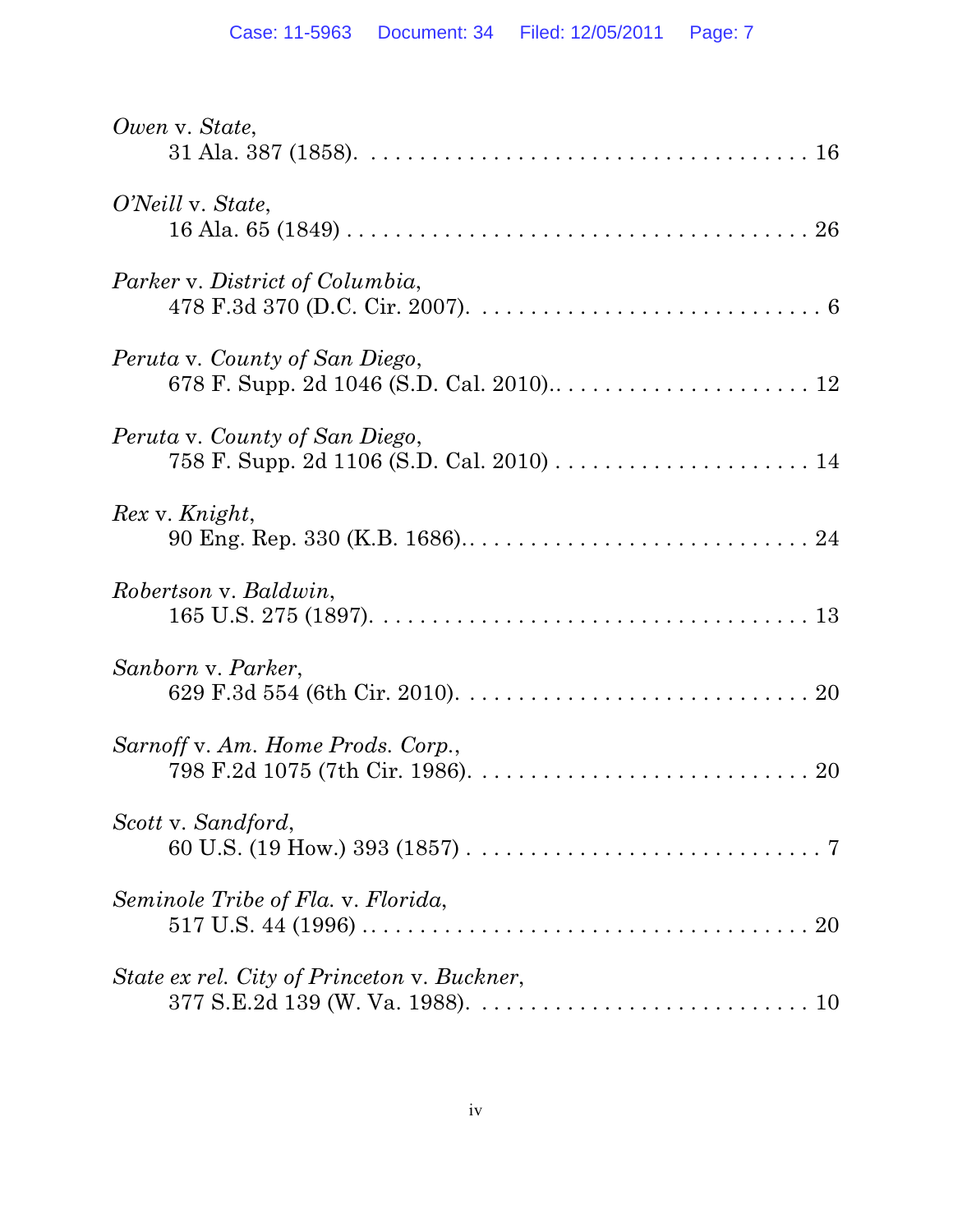| State v. Rosenthal,           |
|-------------------------------|
| State v. Chandler,            |
| State v. Delgado,             |
| State v. Jumel,               |
| State v. Kerner,              |
| State v. Langford,            |
| State v. Lanier,              |
| State v. Reid,                |
| United States v. Bloom,       |
| United States v. Marzzarella, |
| United States v. Masciandaro, |
| United States v. Miller,      |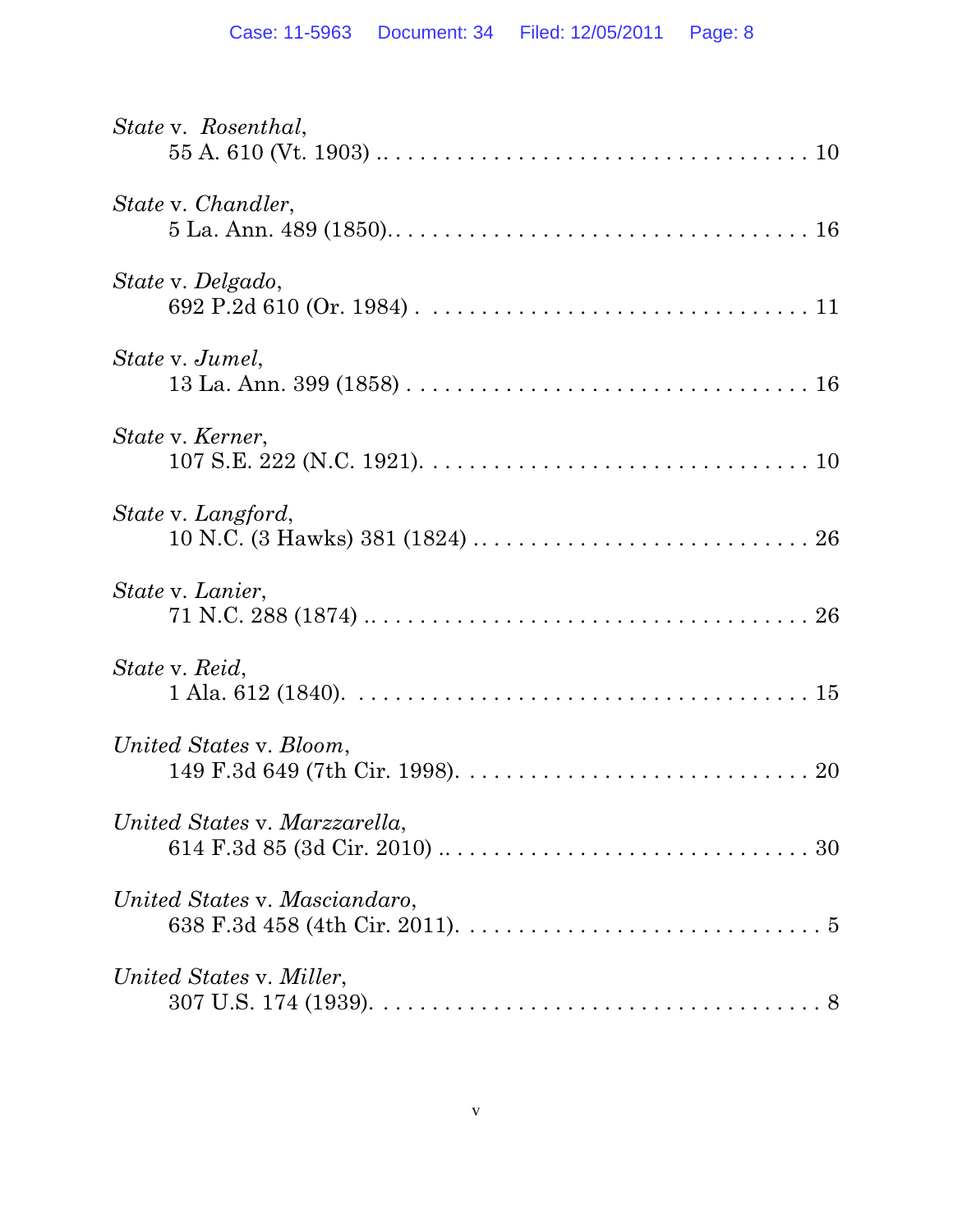| United States v. Skoien, |  |
|--------------------------|--|
|                          |  |

## **Constitutional Provisions**

### **Statutes**

# **Other Authorities**

| Charles Humphreys, A COMPENDIUM OF THE COMMON LAW                                                                                            |
|----------------------------------------------------------------------------------------------------------------------------------------------|
| David Caplan, The Right of the Individual to Bear Arms:<br>A Recent Judicial Trend, $4$ DET. L. C. REV. 789 (1982) $\ldots \ldots \ldots 24$ |
| Eugene Volokh, Implementing the Right to Keep<br>and Bear Arms for Self-Defense: An Analytic<br>Framework and a Research Agenda,             |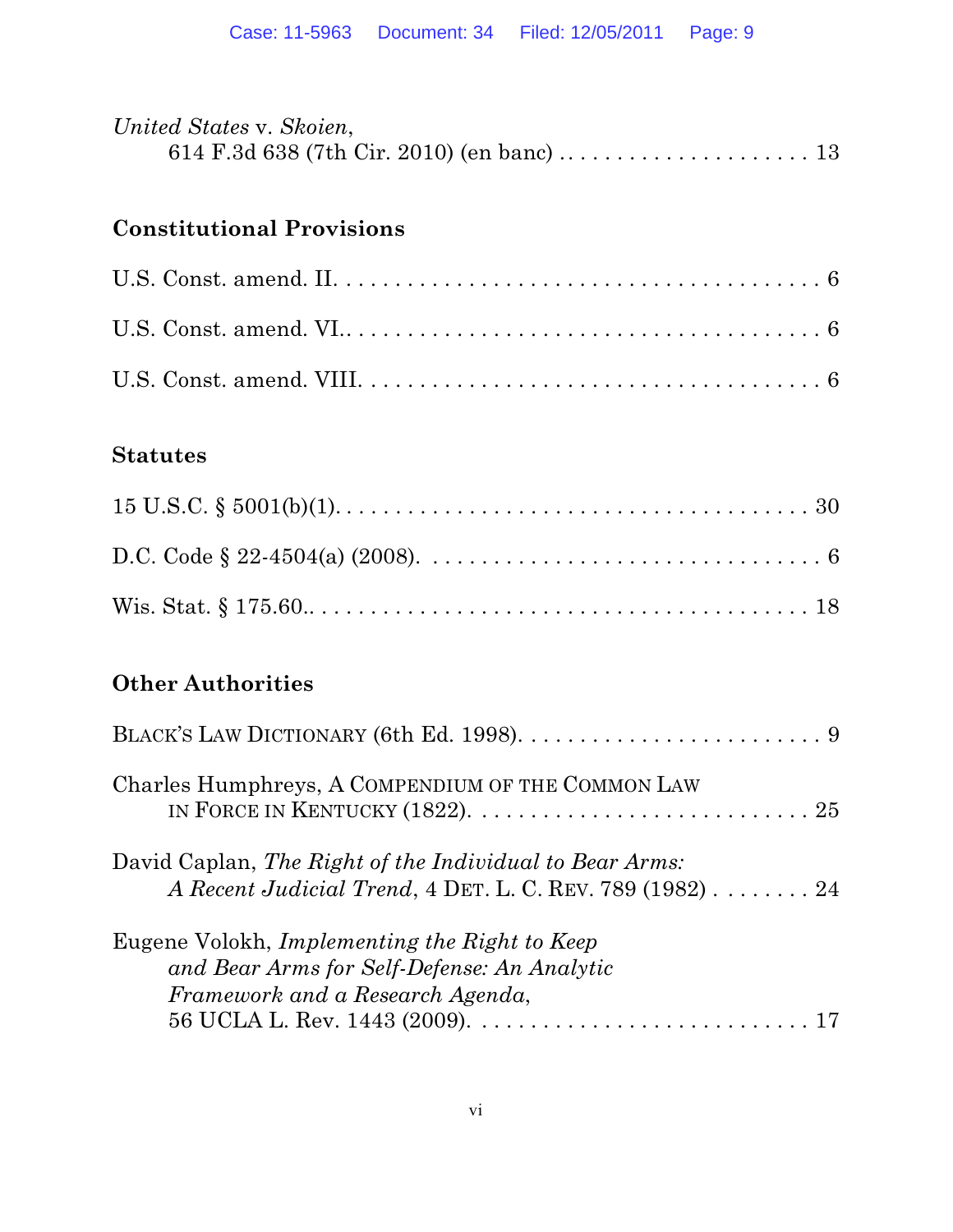| James Wilson, WORKS OF THE HONOURABLE                                                          |
|------------------------------------------------------------------------------------------------|
| John A. Dunlap, THE NEW-YORK JUSTICE $(1815)$ .  25                                            |
| Joyce Lee Malcolm, TO KEEP AND BEAR ARMS:<br>THE ORIGINS OF AN ANGLO-AMERICAN RIGHT (1994). 24 |
| THE AMERICAN STUDENTS' BLACKSTONE (G. Chase ed. 1884) 17                                       |
| TREATISE ON THE PLEAS OF THE CROWN, (Leach ed., 6th ed. 1788) 24                               |
| William Blackstone, COMMENTARIES ON THE                                                        |
| William Oldnall Russell, A TREATISE ON CRIMES AND                                              |
| "Border Concerns," available at http://www.nps.gov/<br>orpi/planyourvisit/boarder-concerns.htm |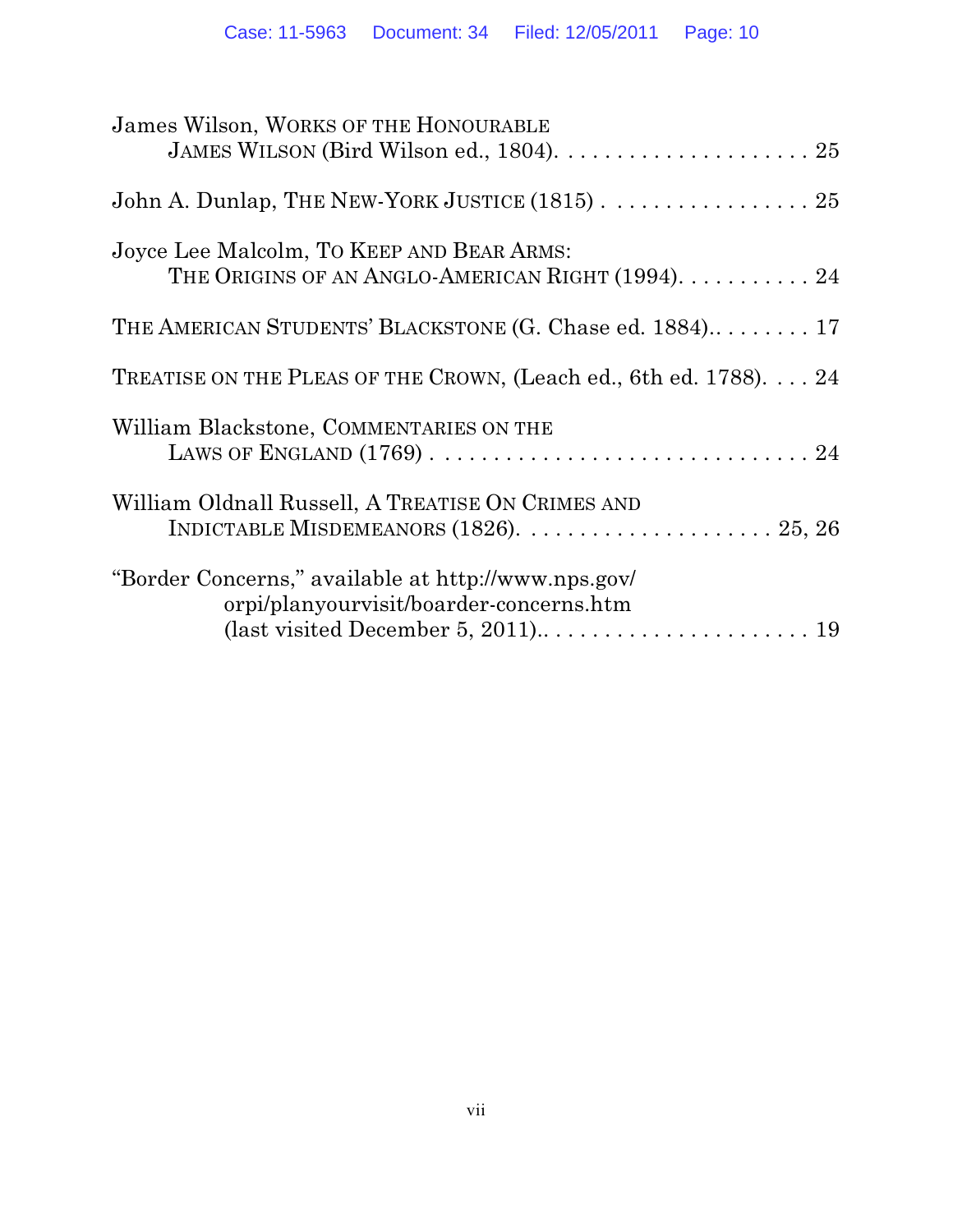#### INTERESTS OF *AMICI CURIAE*<sup>1</sup>

*Amicus Curiae* Second Amendment Foundation, Inc. ("SAF"), a nonprofit educational foundation, seeks to preserve the effectiveness of the Second Amendment through educational and legal action programs. SAF has over 650,000 members and supporters residing in every State of the Union. SAF organized, and prevailed, in Second Amendment landmarks *McDonald* v. *City of Chicago*, 130 S. Ct. 3020 (2010) and *Ezell* v. *City of Chicago*, 651 F.3d 684 (7th Cir. 2011).

*Amicus Curiae* The Calguns Foundation, Inc. ("Calguns"), is a nonprofit organization incorporated under the laws of California with its principal place of business in San Carlos, California. The purposes of Calguns include supporting the California firearms community by promoting education for all stakeholders about California and federal firearm laws, rights and privileges; and defending and protecting the civil rights of California gun owners.

No party's counsel authored this brief in whole or in part. No <sup>1</sup> party, party's counsel, or any other person other than *amici*, their members, and counsel, contributed money intended to fund preparation and submission of this brief.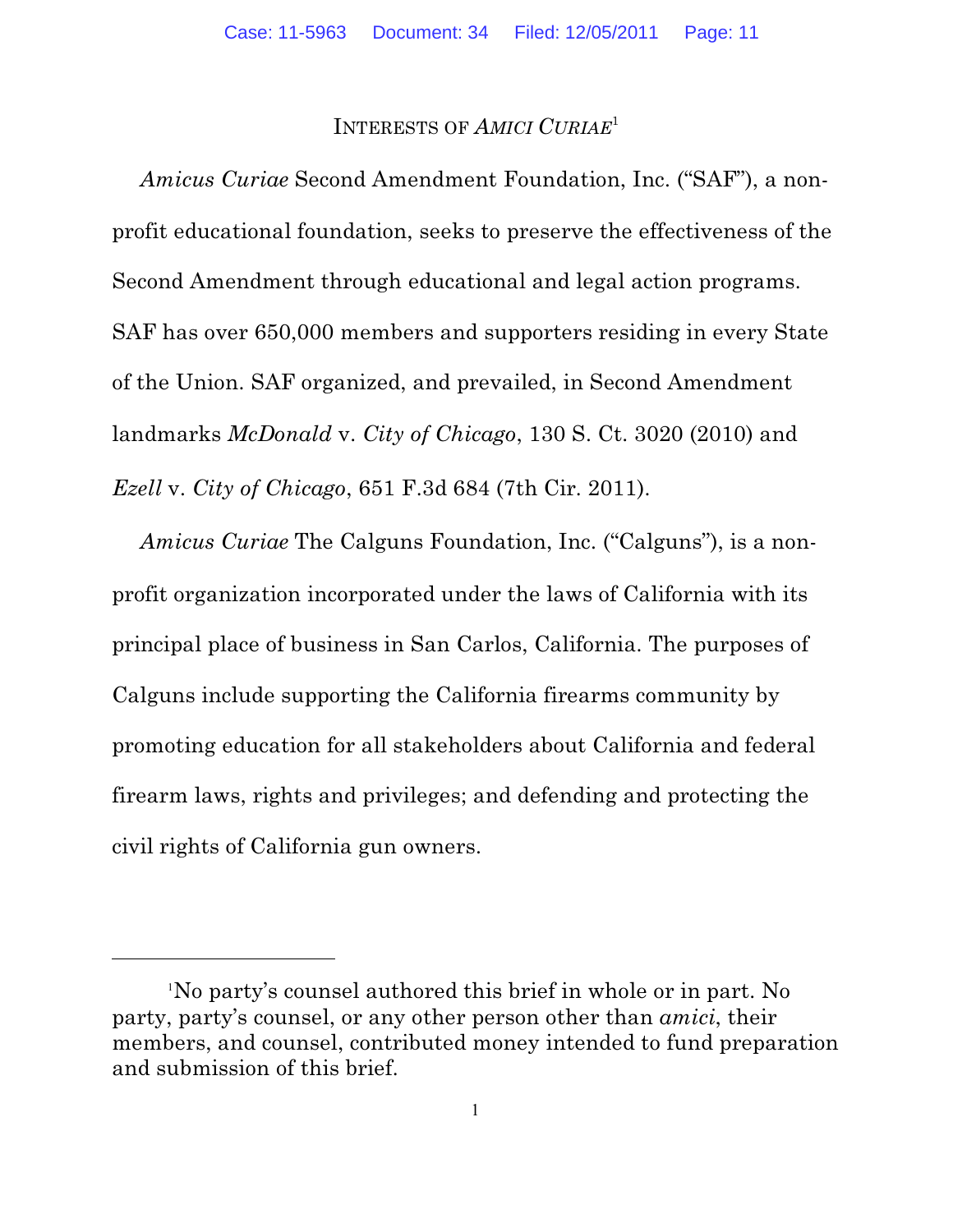The Court's decision here could directly impact the individual and organizational *amici*, as well as SAF and Calguns' members and supporters, who enjoy exercising Second Amendment rights. SAF and Calguns have substantial expertise in the field of Second Amendment rights that would aid the Court.

#### CONSENT TO FILE

All parties have consented to the filing of this brief.

#### INTRODUCTION

The Second Amendment secures the right of responsible, lawabiding individuals to publicly carry handguns for self-defense including in public parks. But the Second Amendment does not support a right to deliberately alarm people with firearms, to disguise firearms as toys, or to initiate confrontations with police.

In an appropriate case, *amici* could demonstrate that Americans enjoy Second Amendment rights in ordinary civilian versions of the AK-47, an arm in common use today for traditional lawful purposes. But for purposes of this case, it is enough to note that the American public, and the police and judiciary which serve it, are not expected to tolerate men in camouflage walking about nature sanctuaries with

2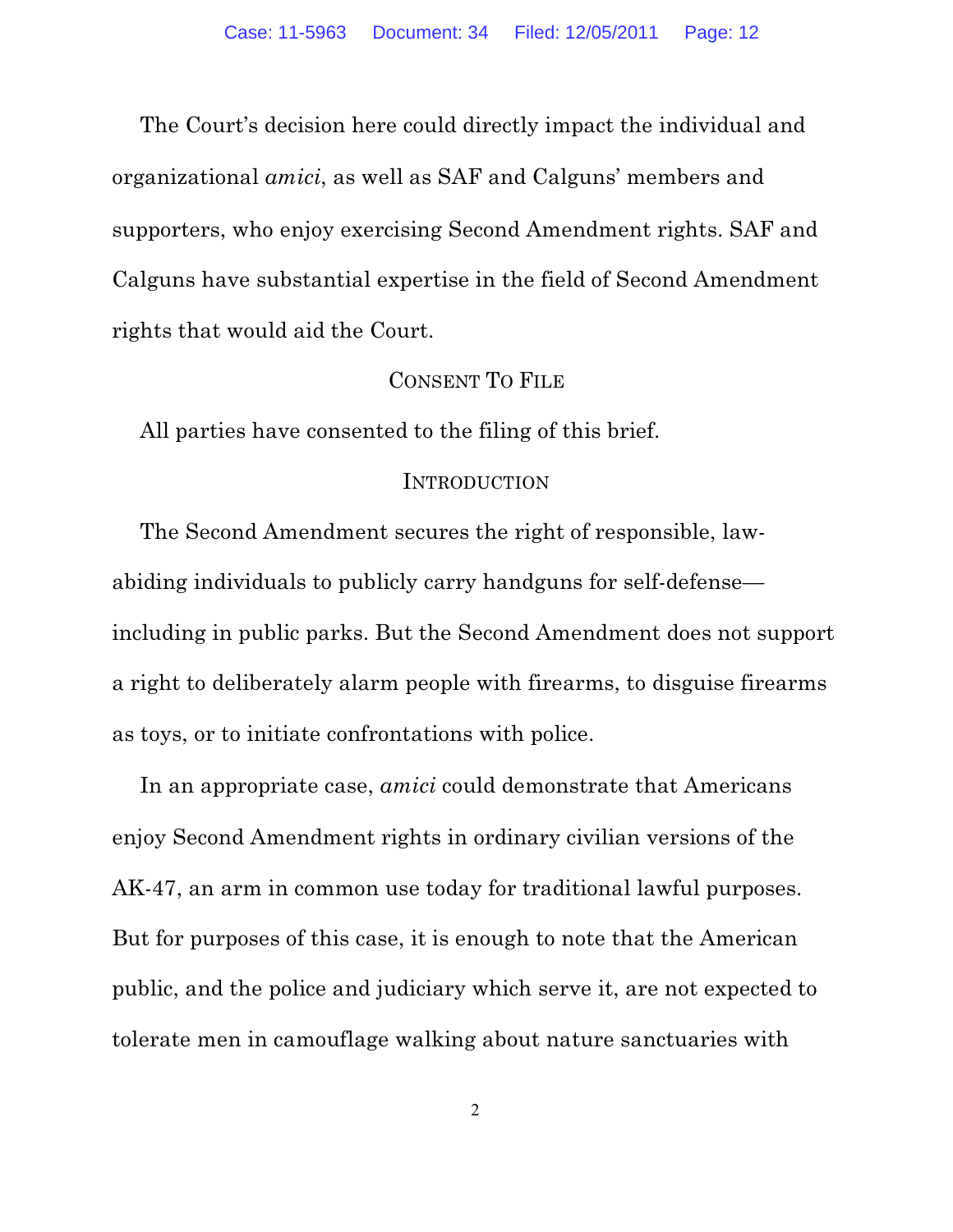orange-tipped AK-47s disguised as toys, complete with 30 round "banana" magazines, slung across their chests. Plaintiff's intentionally provocative conduct in no way represents the manner in which millions of Americans responsibly and effectively exercise their right to bear arms every day. Plaintiff should be grateful for what he conceded was the police's calm, courteous and respectful professionalism in dealing with his behavior. Embody Deposition, R. 16-1, at 63, l. 18-64, l. 15.

Plaintiff might well have posed a threat to others at Radnor Lake State Park. But his ill-advised, if not actually frivolous litigation proved conclusively to jeopardize the security of Second Amendment rights, prompting the District Court to issue an opinion reaching the correct result only by erroneously limiting the scope of the right to keep and  $\rm{beam}$  arms. $^{2}$ 

*Amici* seek to inform the Court that the right to bear arms applies in public parks. The decision below should be affirmed, however, because the right does not encompass Plaintiff's extraordinary conduct.

Traditionally, strategic civil rights litigation seeks to present <sup>2</sup> sympathetic scenarios near or within the consensus of the right sought to be advanced—not atypical or outrageous conduct that is, at best, only arguably within the scope of the relevant right.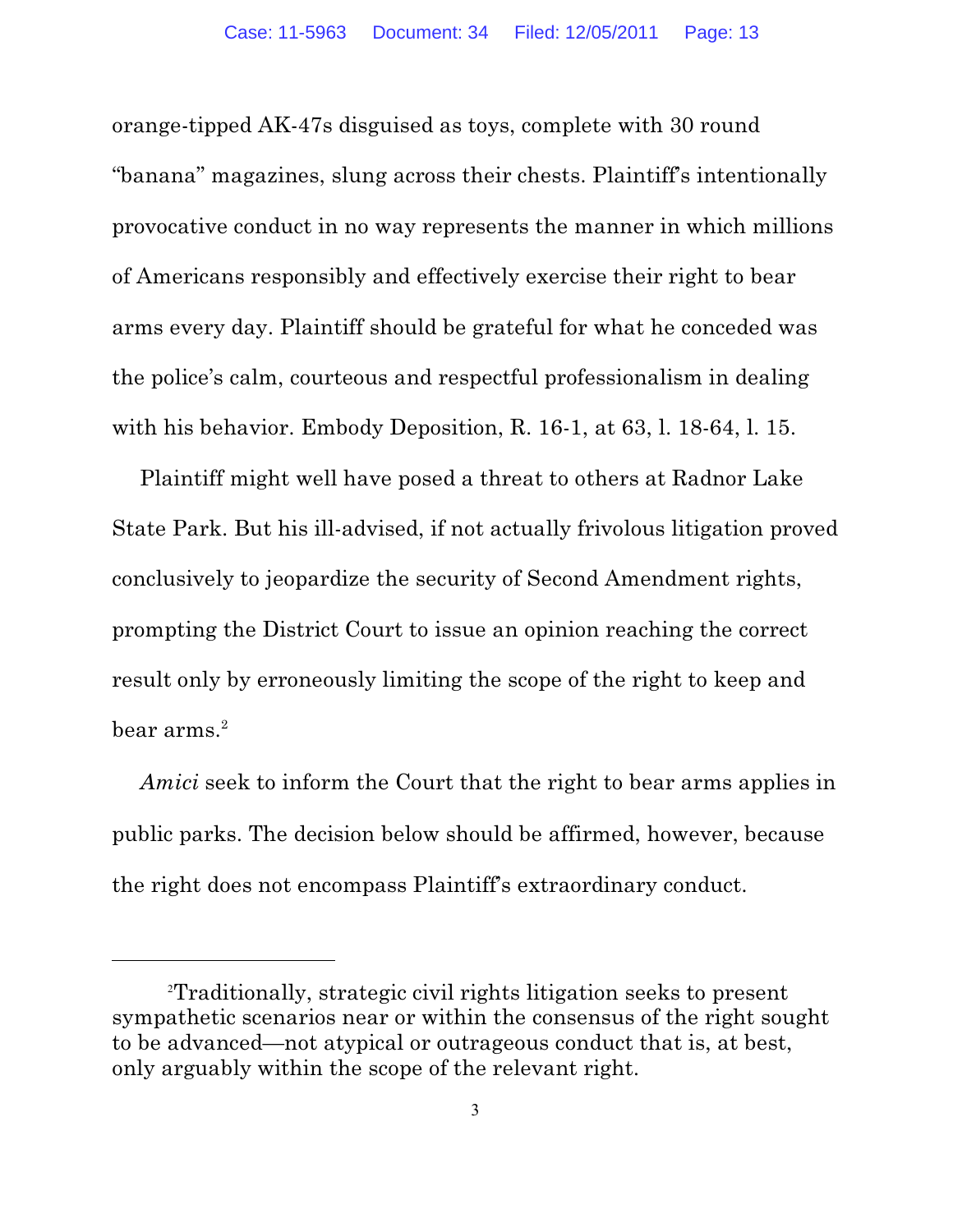#### SUMMARY OF ARGUMENT

The District Court correctly noted that this case does not present the question of whether Plaintiff's firearm qualifies for Second Amendment protection. Memorandum Opinion, R. 43, at 17 n.5. Yet the District Court misread *District of Columbia* v. *Heller*, 554 U.S. 570 (2008), in suggesting that the right to bear arms does not apply outside the home, or in public parks. Per *Heller*, it does.

However, as *Heller* also makes clear, the right to bear arms does not protect the carrying of "dangerous and unusual" weapons, *Heller*, 554 U.S. at 626, a doctrine that refers not to types of arms, but to their misuse in terrorizing the public. Plaintiff's successful use of his firearm to alarm people and deliberately precipitate a police confrontation belies any claim to Second Amendment protection for his conduct.

#### ARGUMENT

#### I. THE SECOND AMENDMENT SECURES THE RIGHT TO CARRY ARMS IN PUBLIC FOR SELF-DEFENSE.

The District Court read *Heller* as limited to its facts, referencing as the case's "express holding," R. 43, at 15, the Supreme Court's instruction that the District of Columbia "must issue [Heller] a license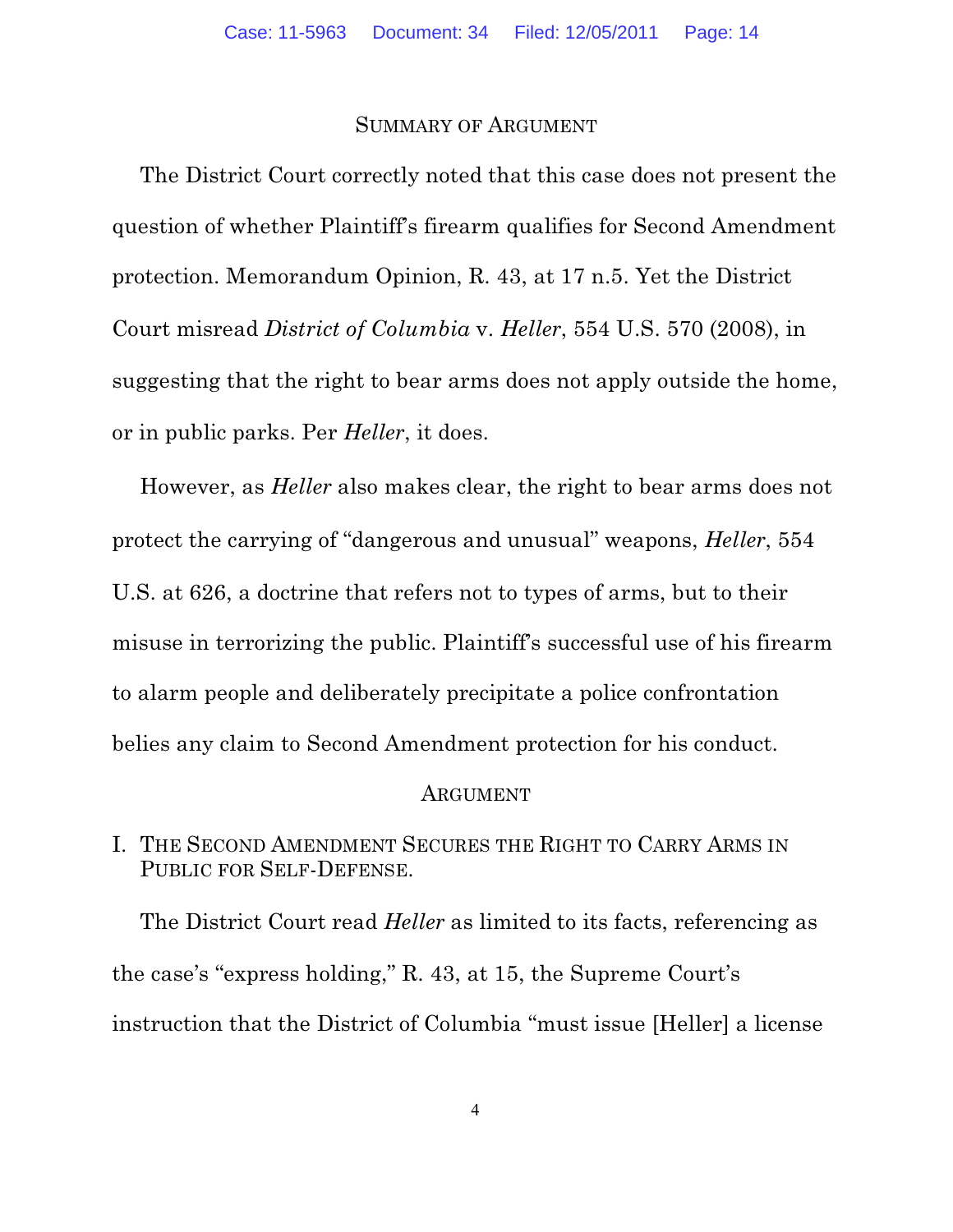to carry [his handgun] in the home." *Heller*, 554 U.S. at 635. The court further invoked the Fourth Circuit's reticence to decide whether the Second Amendment is operative in public parks, R. 43, at 15 (citing *United States* v. *Masciandaro*, 638 F.3d 458 (4th Cir. 2011)), the Fourth Circuit's suggestion that the right may not apply in parks, R. 43, at 16 (citing *Masciandaro)*, and the Ninth Circuit's long-vacated opinion suggesting that a ban on the sale of guns on county property may not violate the Second Amendment. R. 43, at 16-17 (citing *Nordyke* v. *King*, 563 F.3d 439, *vacated*, 575 F.3d 890 (9th Cir. 2009)).3

The District Court's location of *Heller*'s holding is plainly erroneous. *Heller* "*held* that the Second Amendment protects the right to keep and bear arms for self-defense." *McDonald*, 130 S. Ct. at 3026 (emphasis added); *id.* at 3059 (Thomas, J., concurring in part and concurring in judgment). The reference to Heller's permit to carry a gun inside his

<sup>&</sup>lt;sup>3</sup>Plaintiff noted *Nordyke* was "severely criticized," Appellants' Br. 9 (citation omitted), but not that it was vacated. Moreover, the criticism referenced by Plaintiff attacked *Nordyke* on the one issue the Ninth Circuit got right, and for which the criticizing case was reversed by the Supreme Court: the Second Amendment's application to the states. Presumably, this is a point with which Plaintiff agrees. In any event, *Nordyke* is now again pending before the Ninth Circuit en banc. *Nordyke* v. *King*, 2011 U.S. App. LEXIS 23703 (9th Cir. Nov. 28, 2011).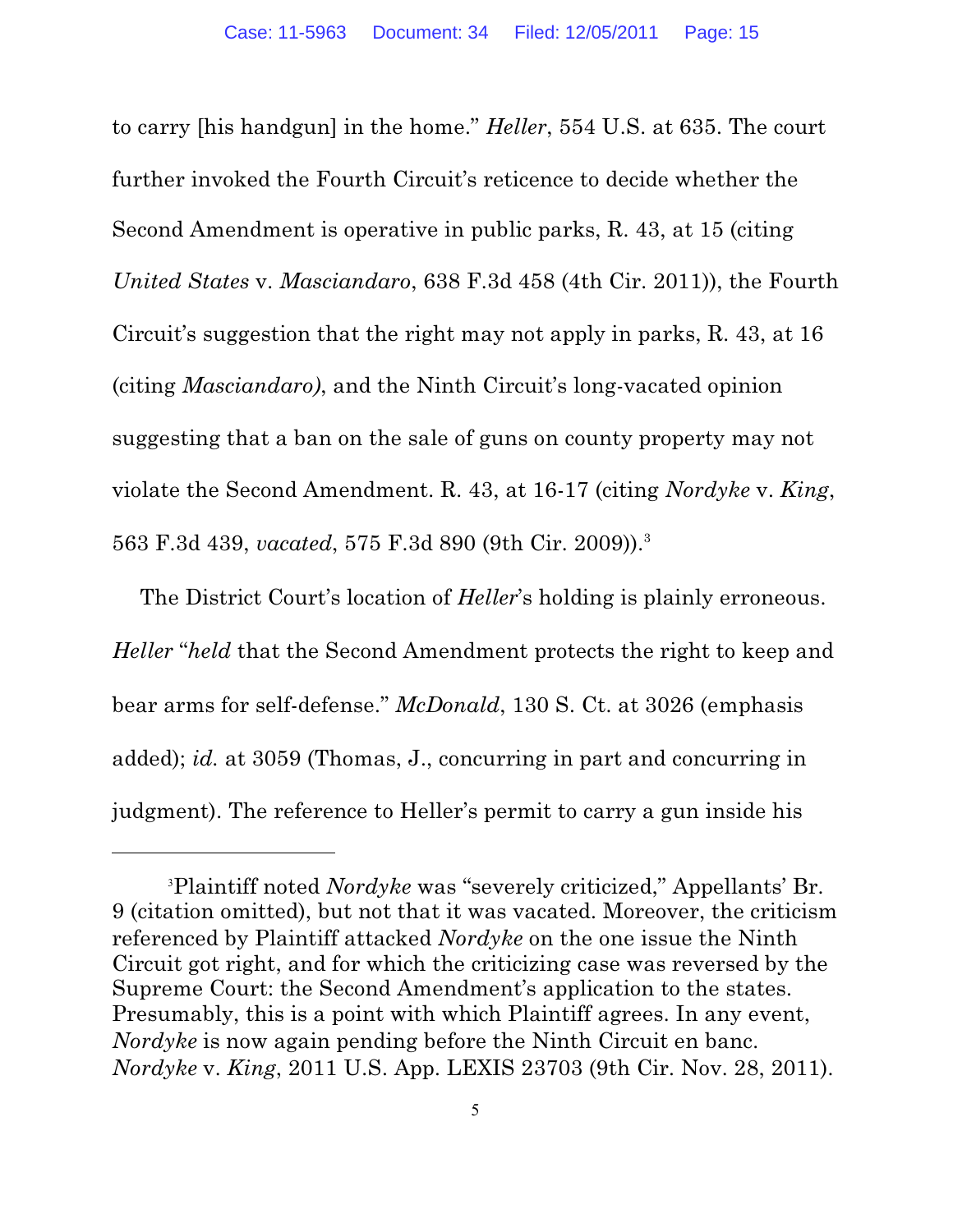home must be understood in its context. Heller challenged, among other provisions, former D.C. Code § 22-4504(a) (2008), that had provided that the carrying of handguns inside one's home without a permit constituted a misdemeanor offense. Heller did not seek a permit to carry a handgun in public. *Parker* v. *District of Columbia*, 478 F.3d 370, 400 (D.C. Cir. 2007), *aff'd sub nom Heller*. The reference to an inhome carry permit merely tracked Heller's prayer for relief. *Heller*, 554 U.S. at 630-31.

An examination of *Heller*, and of the right it secured, reveals that individuals generally enjoy a right to carry guns for self-defense.

A. THE RIGHT TO BEAR ARMS IS NOT LIMITED TO THE HOME.

The Second Amendment protects the right "to keep and bear arms." U.S. Const. amend. II. This syntax is not unique within the Bill of Rights. Just as the guarantee of a "speedy and public trial," U.S. Const. amend. VI, does not sanction secret, speedy trials or public, slow trials; and just as the proscription against "cruel and unusual" punishment, U.S. Const. amend. VIII, does not allow for the usual practice of torture, the Second Amendment's reference to "keep and bear" refers to two distinct concepts. "It cannot be presumed that any clause in the

6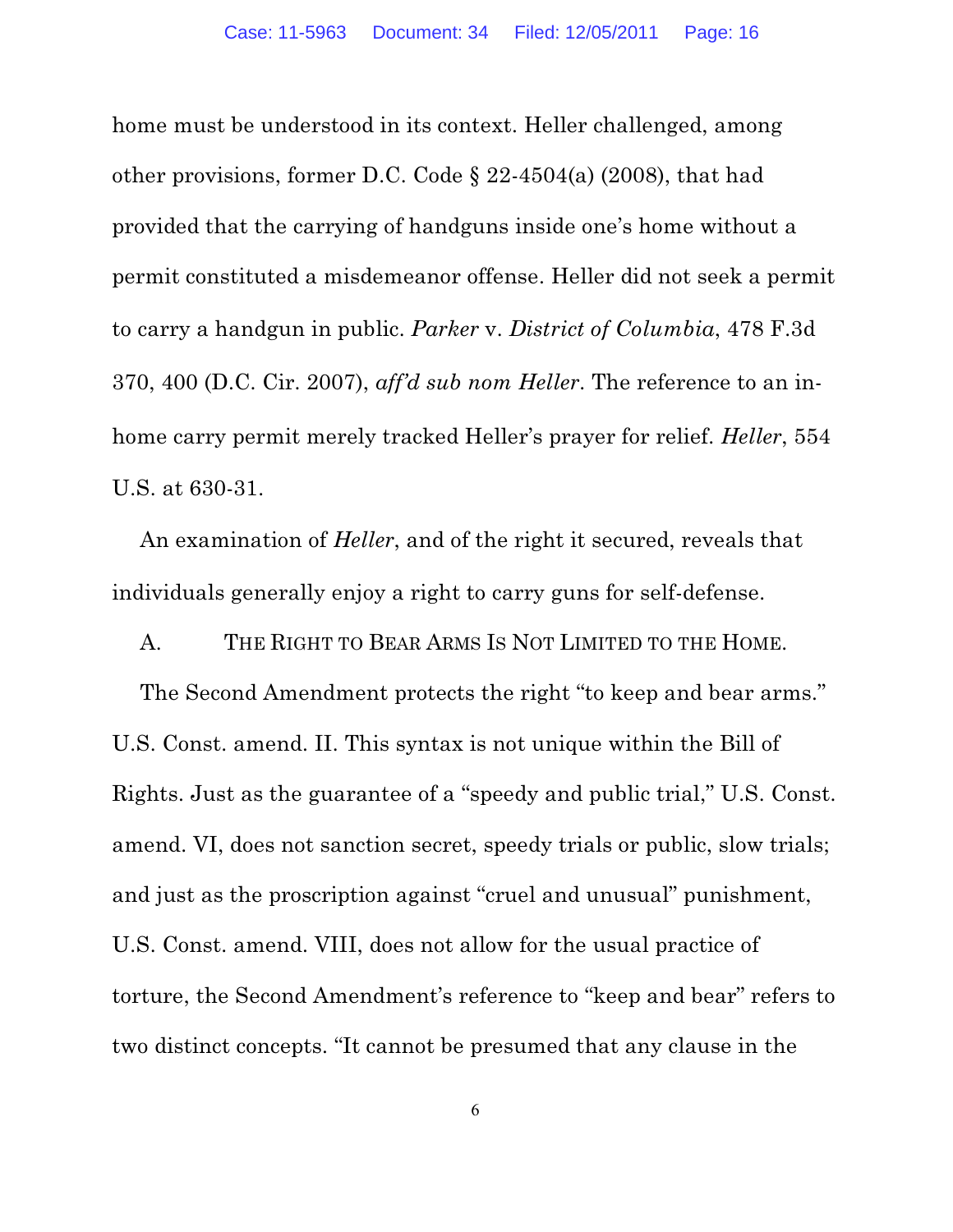constitution is intended to be without effect; and therefore such construction is inadmissible, unless the words require it." *Marbury* v. *Madison*, 5 U.S. (1 Cranch) 137, 174 (1803). "[T]he usual canon of [constitutional] interpretation . . . requires that real effect should be given to all the words it uses." *Myers* v. *United States*, 272 U.S. 52, 151 (1926) (citations omitted).

The Supreme Court has always accepted that the Second Amendment's guarantee extends beyond the threshold of one's home. As early as 1857, the infamous *Dred Scott* case reasoned that no Southern state would have adopted a constitution obligating it to respect privileges and immunities of citizenship held by African-Americans, including "the full liberty . . . to keep and carry arms wherever they went." *Scott* v. *Sandford*, 60 U.S. (19 How.) 393, 417 (1857) (emphasis added).

While *Scott*'s odious holding was never correct, the opinion's recognition of the fact that citizens enjoy a personal right carry arms was no aberration. Nearly a century later, the Supreme Court observed that "during military occupation irreconcilable enemy elements, guerrilla fighters, and 'werewolves' could [not] require the American

7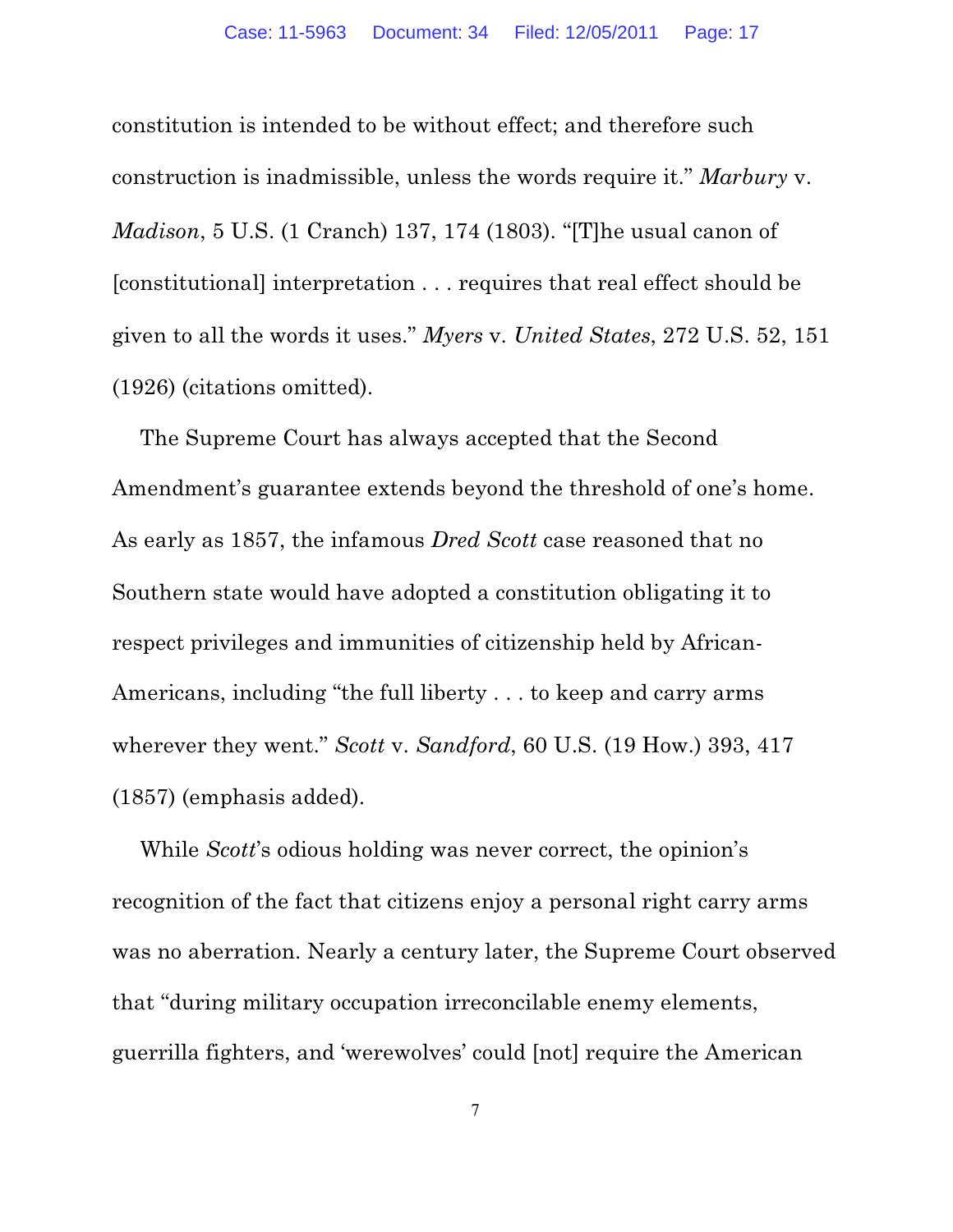Judiciary to assure them . . . [the] right to bear arms as in the Second [Amendment] . . ." *Johnson* v. *Eisentrager*, 339 U.S. 763, 784 (1950). The reference was not limited to home self-defense.

Indeed, the Supreme Court's first foray into Second Amendment law centered around the question of whether individuals had the right to transport a sawed-off shotgun between Claremore, Oklahoma and Siloam Springs, Arkansas—plainly, an activity that took place outside the home. *United States* v. *Miller*, 307 U.S. 174, 175 (1939). Whatever else it might have held, *Miller* indicated that the Second Amendment has operative relevance on the highways.

Nearly seventy years later, the Supreme Court held that the Second Amendment's "words and phrases were used in their normal and ordinary as distinguished from technical meaning." *Heller*, 554 U.S. at 576. After all, "an amendment to the Constitution should be read in a 'sense most obvious to the common understanding at the time of its adoption, . . . For it was for public adoption that it was proposed.'" *Adamson* v. *California*, 332 U.S. 46, 63 (1947) (Frankfurter, J., concurring) (citation omitted), *overruled on other grounds by Malloy* v. *Hogan*, 378 U.S. 1 (1964). Rejecting an argument that the term "bear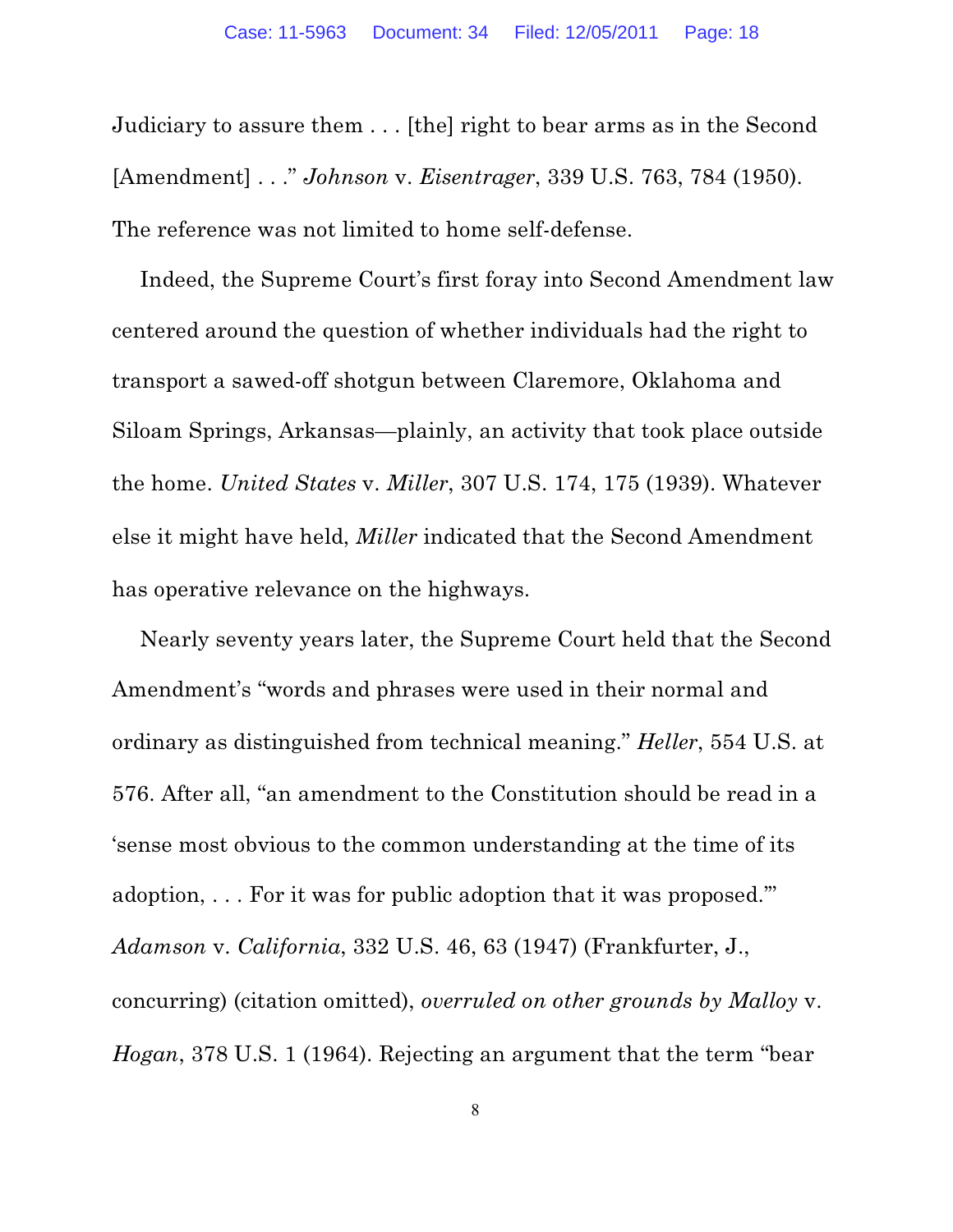arms" indicates an exclusively military undertaking, the Court held that "[a]t the time of the founding, as now, to 'bear' meant to 'carry.'"

*Heller*, 554 U.S. at 584 (citations omitted).

To "bear arms," as used in the Second Amendment, is to "wear, bear, or carry . . . upon the person or in the clothing or in a pocket, for the purpose . . . of being armed and ready for offensive or defensive action in a case of conflict with another person."

*Id*. (quoting *Muscarello* v. *United States*, 524 U.S. 125, 143 (1998) (Ginsburg, J., dissenting); BLACK'S LAW DICTIONARY 214 (6th Ed. 1998)). Accordingly, the Court repeatedly referred to "the Second Amendment right, protecting only individuals' liberty to keep and carry arms." *Heller*, 554 U.S. at 604; *id.* at 626.

Having defined the Second Amendment's language as including a right to "carry" guns for self-defense, the Court helpfully noted several exceptions that prove the rule. Explaining that this right is "not unlimited," in that there is no right to "carry any weapon whatsoever in any manner whatsoever and for whatever purpose," *Heller*, 554 U.S. at 626 (citations omitted), the Court confirmed that there is a right to carry at least some weapons, in some manner, for some purpose. The Court then listed as "presumptively lawful," *Heller*, 554 U.S. at 627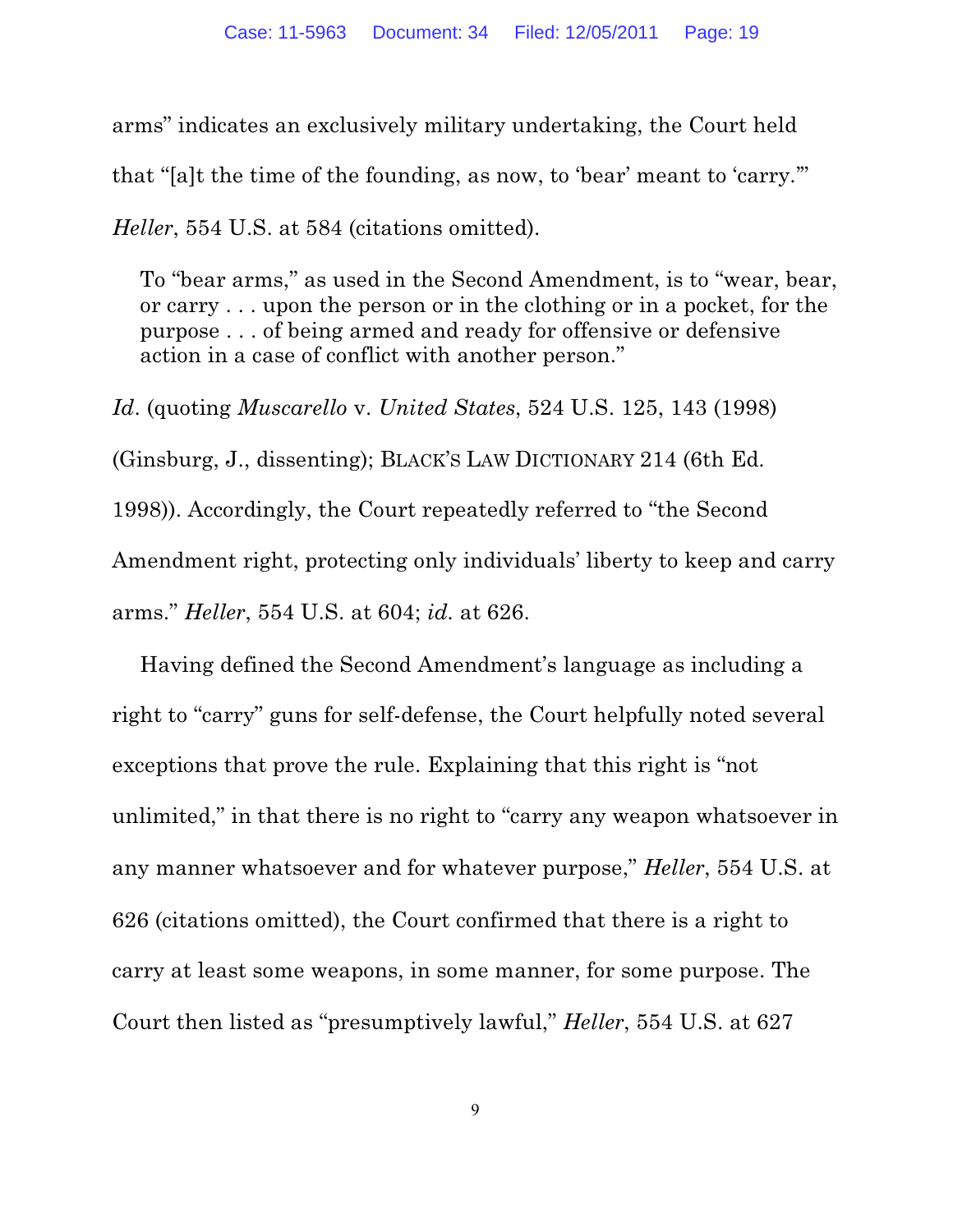n.26, "laws forbidding the carrying of firearms in sensitive places," *id.* at 626, confirming both that such "presumptions" may be overcome in appropriate circumstances, and that carrying bans are not presumptively lawful in non-sensitive places.

In upholding the right to carry a handgun under the Second Amendment, *Heller* broke no new ground. As early as 1846, Georgia's Supreme Court, applying the Second Amendment, quashed an indictment for the carrying of a handgun that failed to allege whether the handgun was being carried in a particular manner. *Nunn* v. *State*, 1 Ga. 243, 251 (1846); *see also In re Brickey*, 70 P. 609 (Idaho 1902) (Second Amendment right to carry handgun). Numerous state constitutional right to arms provision have likewise been interpreted as securing the right to carry a gun in public, albeit often, to be sure, subject to some regulation. *See, e.g. Kellogg* v. *City of Gary*, 562 N.E.2d 685 (Ind. 1990); *State ex rel. City of Princeton* v. *Buckner*, 377 S.E.2d 139 (W. Va. 1988); *City of Las Vegas* v. *Moberg*, 485 P.2d 737 (N.M. Ct. App. 1971); *State* v. *Kerner*, 107 S.E. 222 (N.C. 1921); *State* v. *Rosenthal*, 55 A. 610 (Vt. 1903) (striking down ban on concealed carry);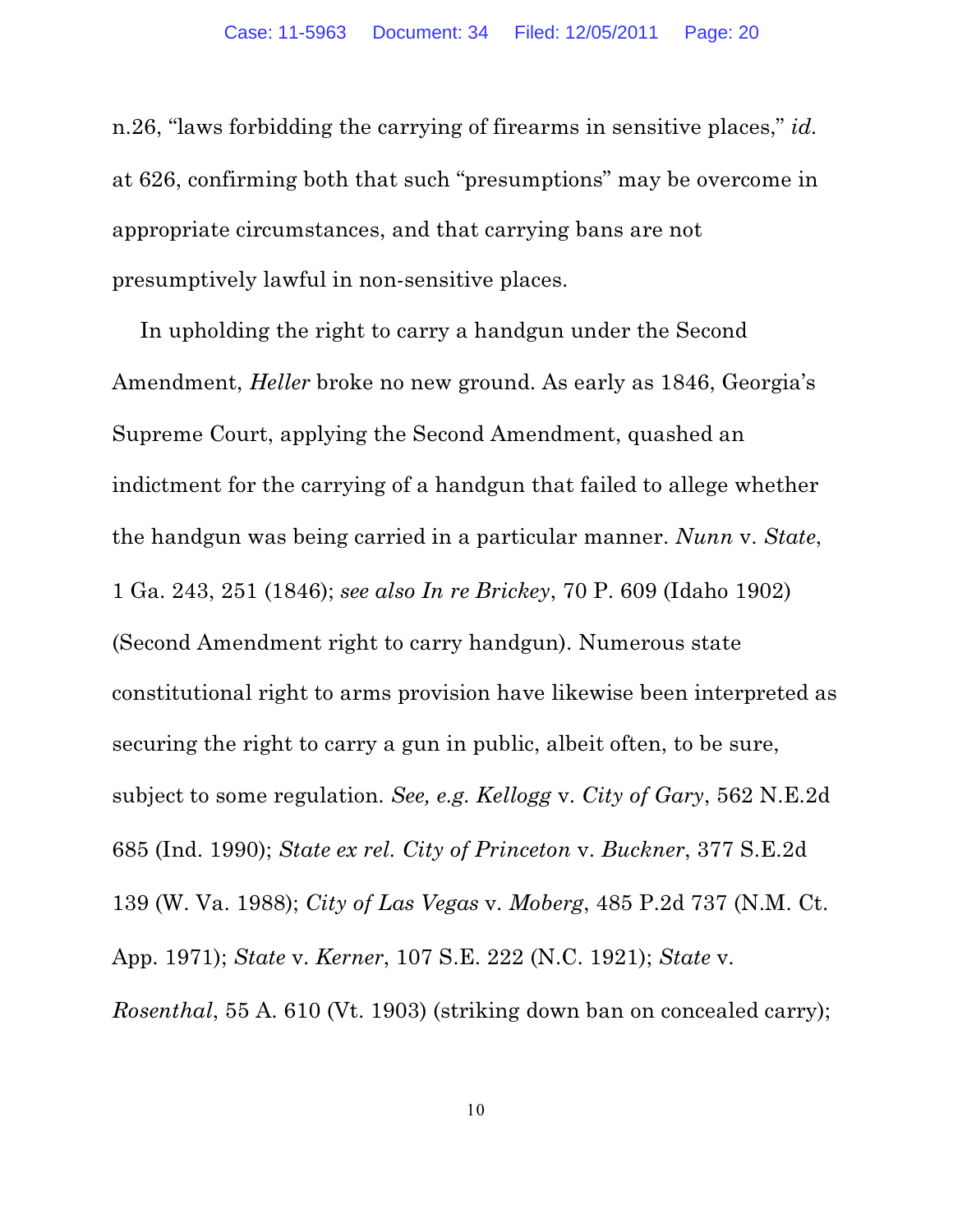*Andrews* v. *State*, 50 Tenn. 165 (1871); *see also State* v. *Delgado*, 692 P.2d 610 (Or. 1984) (right to carry a switchblade knife).

Indeed, the Supreme Court extolled various traditional outdoor firearms activities. The right was valued "for self-defense *and hunting*." *Heller*, 554 U.S. at 599 (emphasis added). "The settlers' dependence on game for food and economic livelihood, moreover, undoubtedly undergirded . . . state constitutional guarantees [of the right to arms]." *McDonald*, 130 S. Ct. at 3042 n.27. "No doubt, a citizen who keeps a gun or pistol under judicious precautions, *practices in safe places the use of it*, and in due time teaches his sons to do the same, exercises his individual right [to bear arms]." *Heller*, 554 U.S. at 619 (citation omitted) (emphasis added). Hunting and target practice, at least with firearms, are activities not typically pursued at home.

Even Justice Stevens foresaw the Second Amendment's application beyond the home:

Given the presumption that most citizens are law abiding, and the reality that the need to defend oneself may suddenly arise in a host of locations outside the home, I fear that the District's policy choice may well be just the first of an unknown number of dominoes to be knocked off the table.

*Heller*, 554 U.S. at 679-80 (Stevens, J., dissenting); *see also id.* at 677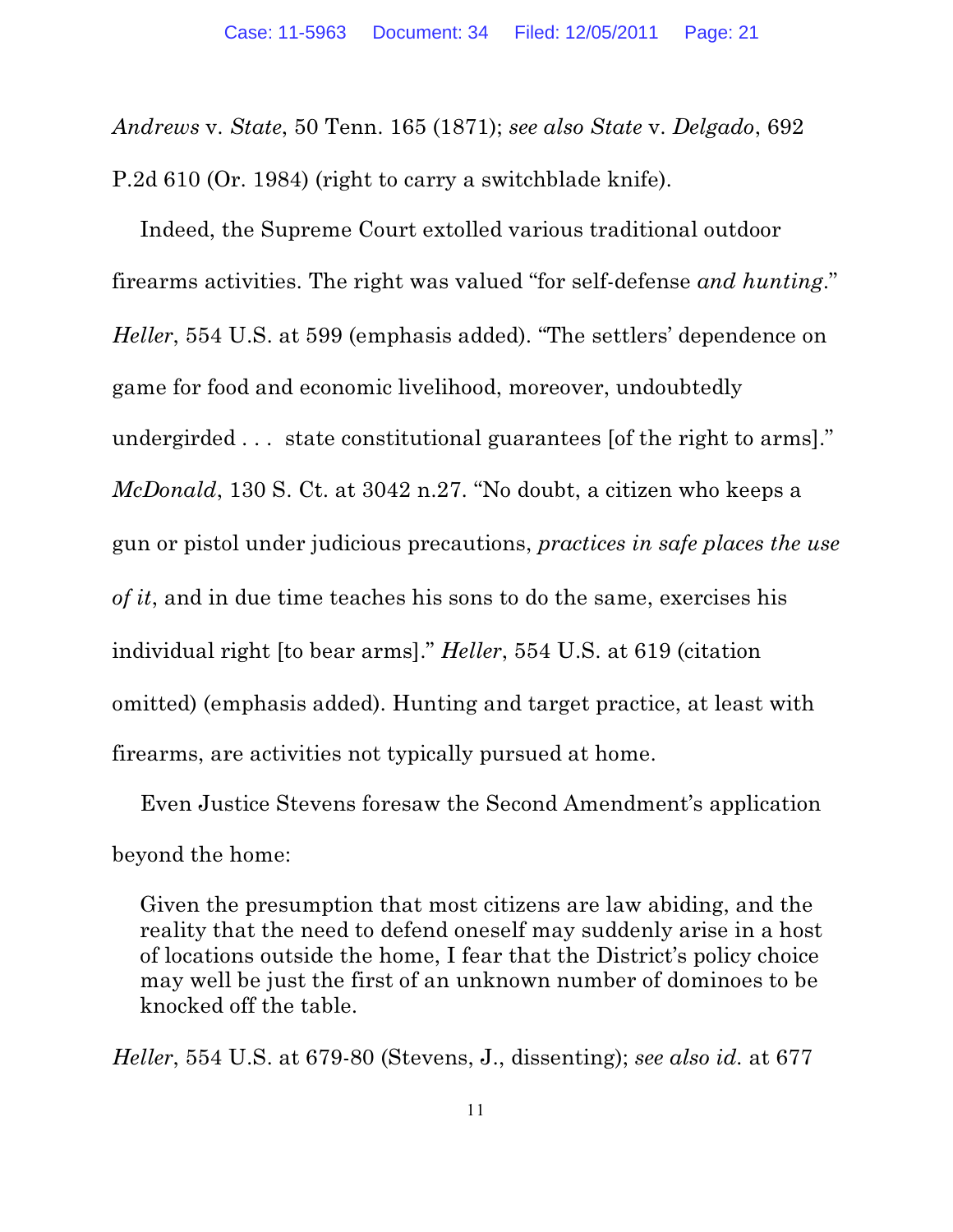n.38 (majority secures right to arms for "self-defense, recreation, and other lawful purposes") (Stevens, J., dissenting). 4

Courts sometimes do acknowledge that "*Heller* does not preclude Second Amendment challenges to laws regulating firearm possession outside of home." *Peruta* v*. County of San Diego*, 678 F. Supp. 2d 1046, 1051 (S.D. Cal. 2010). For example, the Seventh Circuit applied the right to keep and bear arms outside the home, enjoining Chicago's ban on the operation of gun ranges by recognizing a Second Amendment right to practice shooting. "The right to possess firearms for protection implies a corresponding right to acquire and maintain proficiency in their use; the core right wouldn't mean much without the training and practice that make it effective." *Ezell*, 651 F.3d at 704.

It would not be logical to seize upon the Supreme Court's mere description of the laws struck down in *Heller*, "[w]e hold that the District's ban on handgun possession in the home [and] its prohibition against rendering any lawful firearm in the home operable for the purpose of immediate self-defense," *Heller*, 554 U.S. at 635, to limit the

Justice Stevens offered that the Amendment "*does* encompass the <sup>4</sup> right to use weapons for certain military purposes," *Heller*, 554 U.S. at 636 (Stevens, J., dissenting), presumably, outside the home.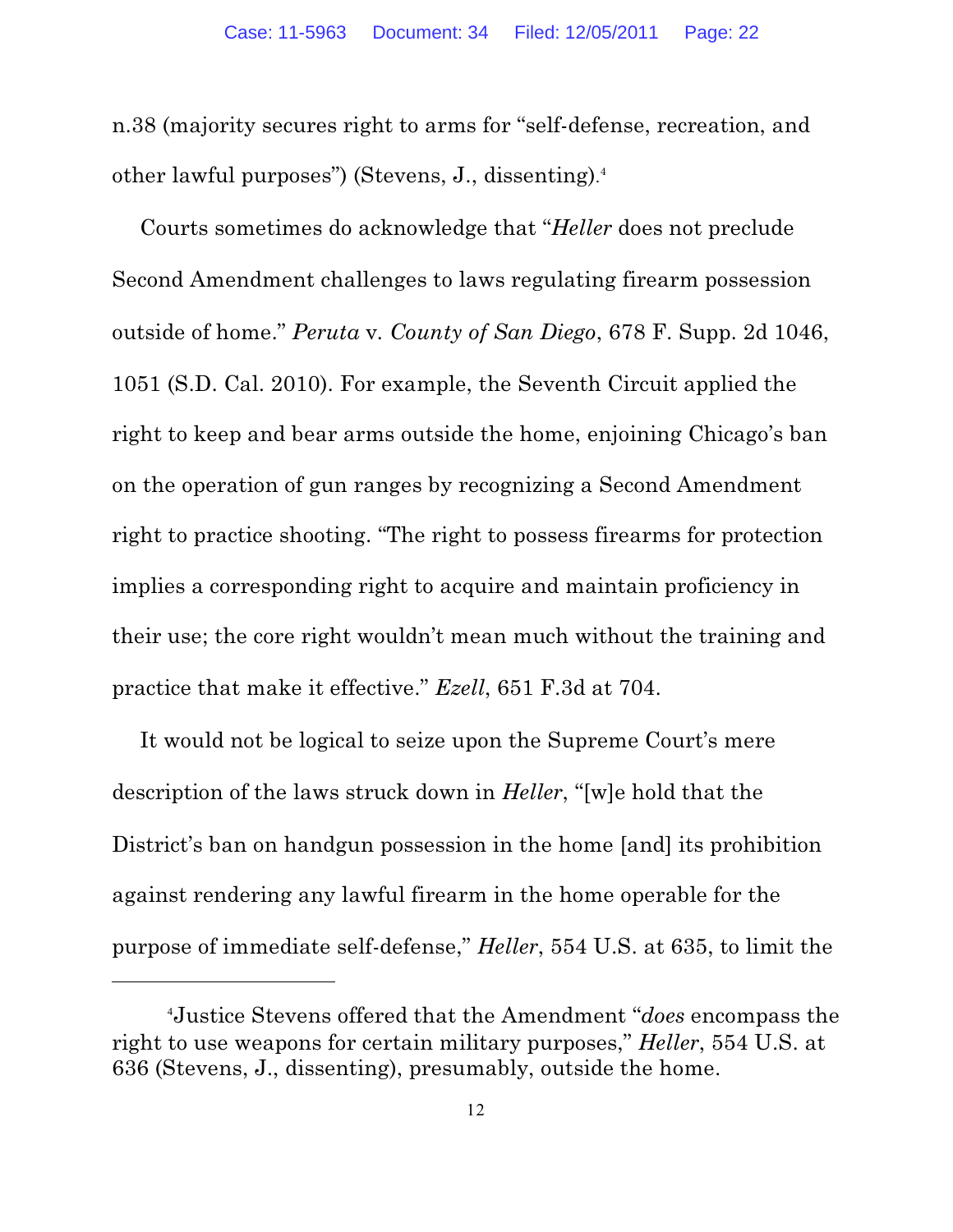right's application to only those circumstances. The Court's sixty-six pages of reasoning indeed contain guidance for the lower courts; writing them was not a superfluous exercise adding nothing to what could have been a one-sentence opinion. As the Seventh Circuit observed:

the Second Amendment creates individual rights, *one of which* is keeping operable handguns at home for self-defense. What other entitlements the Second Amendment creates, and what regulations legislatures may establish, were left open.

*United States* v. *Skoien*, 614 F.3d 638, 640 (7th Cir. 2010) (en banc) (emphasis added).

Fully consistent with the right to bear arms, states have traditionally been allowed broad leeway in prescribing the manner in which guns are carried. Accordingly, "the right of the people to keep and bear arms (Article 2) is not infringed by laws prohibiting the carrying of *concealed* weapons . . . ." *Robertson* v. *Baldwin*, 165 U.S. 275, 281-82 (1897) (emphasis added).

Yet concealed carry bans are only "presumptively" constitutional. *Heller*, 554 U.S. at 627 n.26. As one court observed,

[N]ot *all* concealed weapons bans are presumptively lawful. *Heller* and the 19th-century cases it relied upon instruct that concealed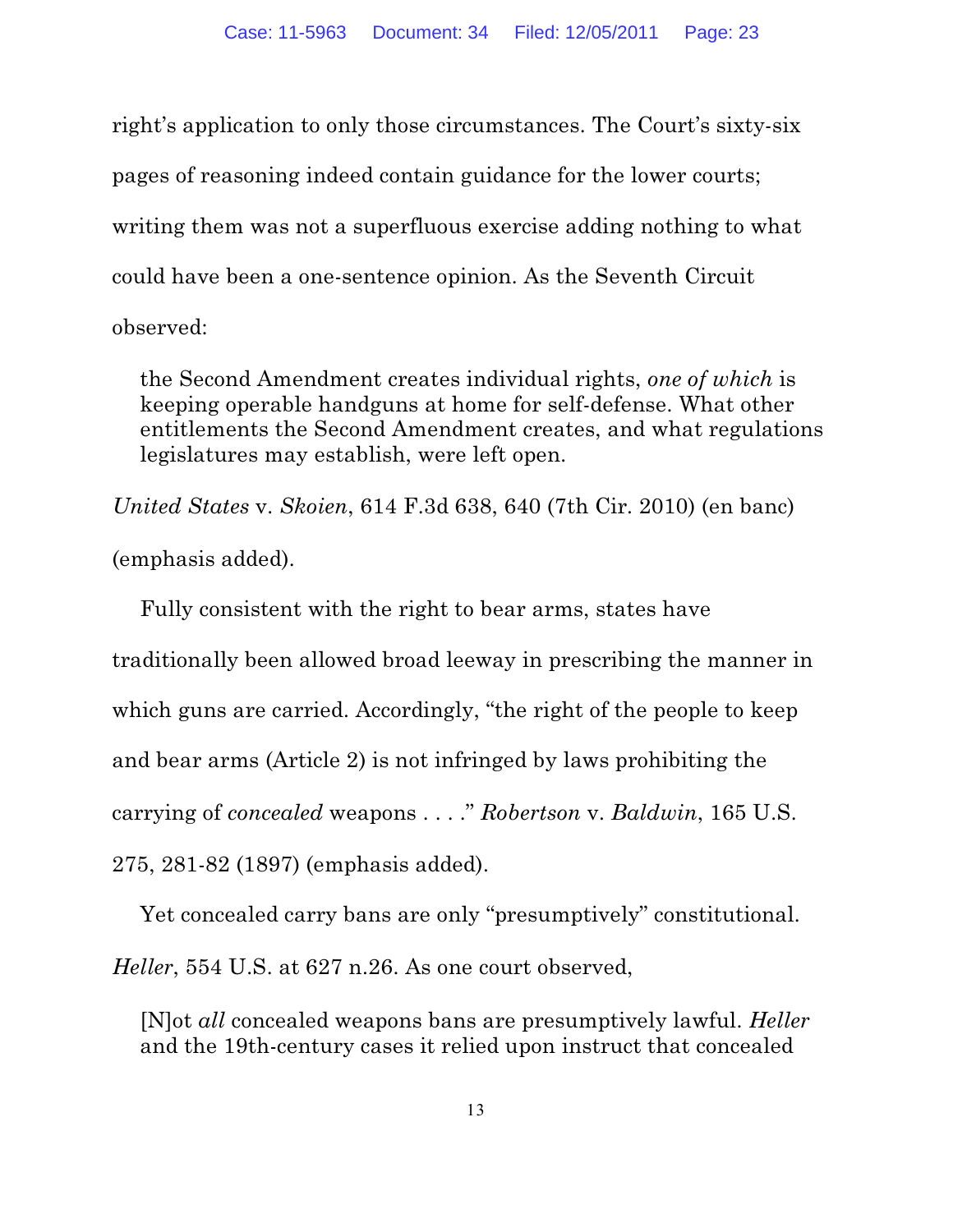weapons restrictions cannot be viewed in isolation; they must be viewed in the context of the government's overall scheme.

*Peruta* v. *County of San Diego*, 758 F. Supp. 2d 1106, 1114 (S.D. Cal.

2010) (emphasis in original).

Surveying the history of concealed carry prohibitions, it appears time and again that concealed carry prohibitions have been upheld as mere regulations of the manner in which arms are carried—with the understanding that a complete ban on the carrying of handguns is unconstitutional. The four state supreme court opinions discussed by *Heller* referenced this conditional rule.

Upholding a ban on the carrying of concealed weapons, Alabama's high court explained:

We do not desire to be understood as maintaining, that in regulating the manner of bearing arms, the authority of the Legislature has no other limit than its own discretion. A statute which, under the pretence of regulating, amounts to a destruction of the right, or which requires arms to be so borne as to render them wholly useless for the purpose of defense, would be clearly unconstitutional. But a law which is merely intended to promote personal security, and to put down lawless aggression and violence, and to this end prohibits the wearing of certain weapons in such a manner as is calculated to exert an unhappy influence upon the moral feelings of the wearer, by making him less regardful of the personal security of others, does not come in collision with the Constitution.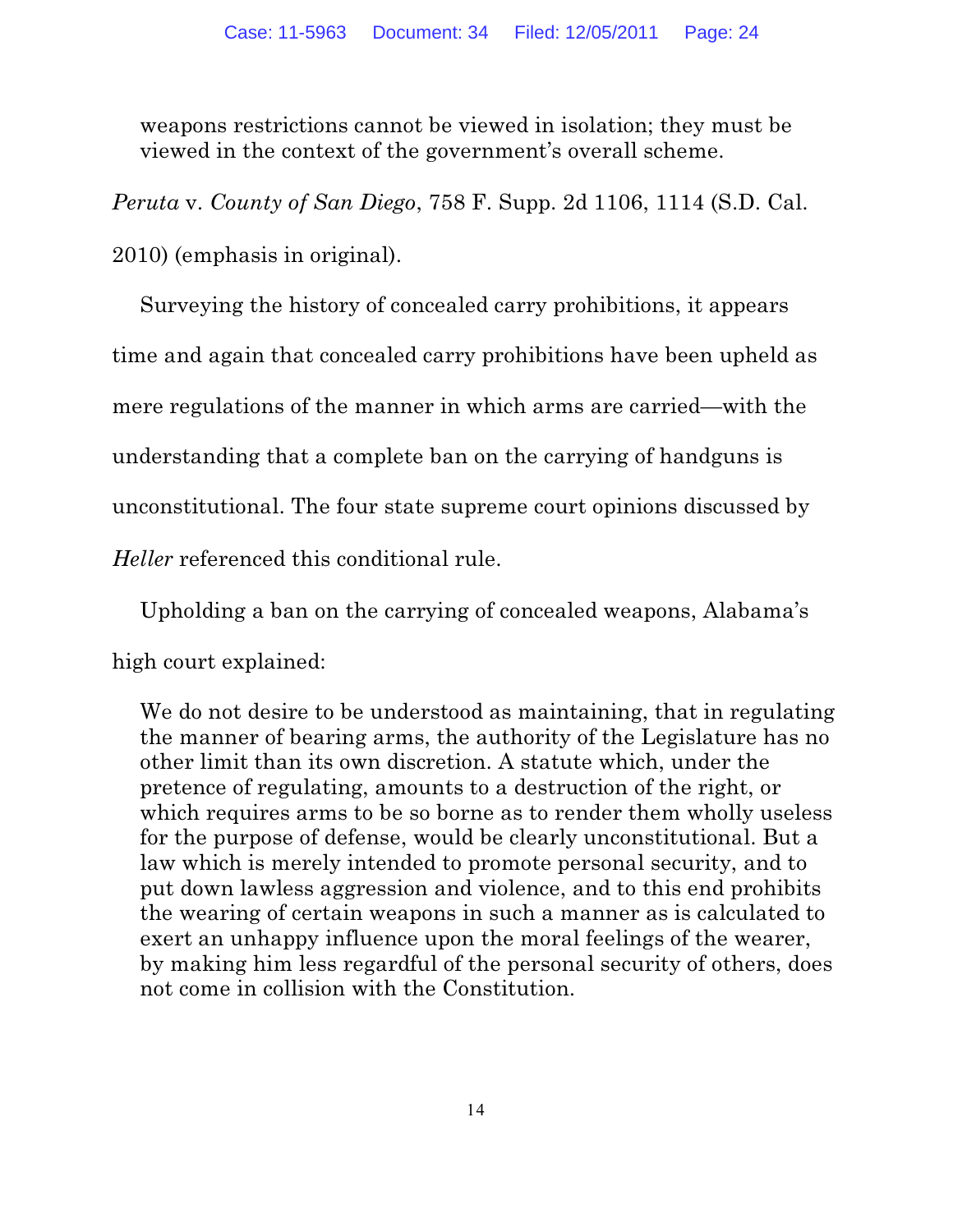*State* v. *Reid*, 1 Ala. 612, 616-17 (1840).

Georgia's high court followed *Reid*, quashing an indictment for publicly carrying a pistol for failing to specify how the weapon was carried:

so far as the act . . . seeks to suppress the practice of carrying certain weapons *secretly*, that it is valid, inasmuch as it does not deprive the citizen of his *natural* right of self-defence, or of his constitutional right to keep and bear arms. But that so much of it, as contains a prohibition against bearing arms *openly*, is in conflict with the Constitution, and *void*.

*Nunn*, 1 Ga. at 251 (emphasis original).

*Andrews*, supra, presaged *Heller* by finding that a revolver was a

protected arm under the state constitution's Second Amendment

analog. It therefore struck down as unconstitutional the application of

a ban on the carrying of weapons to a man carrying a revolver,

declaring:

If the Legislature think proper, they may by a proper law regulate the carrying of this weapon publicly, or abroad, in such a manner as may be deemed most conducive to the public peace, and the protection and safety of the community from lawless violence. We only hold that, as to this weapon, the prohibition is too broad to be sustained.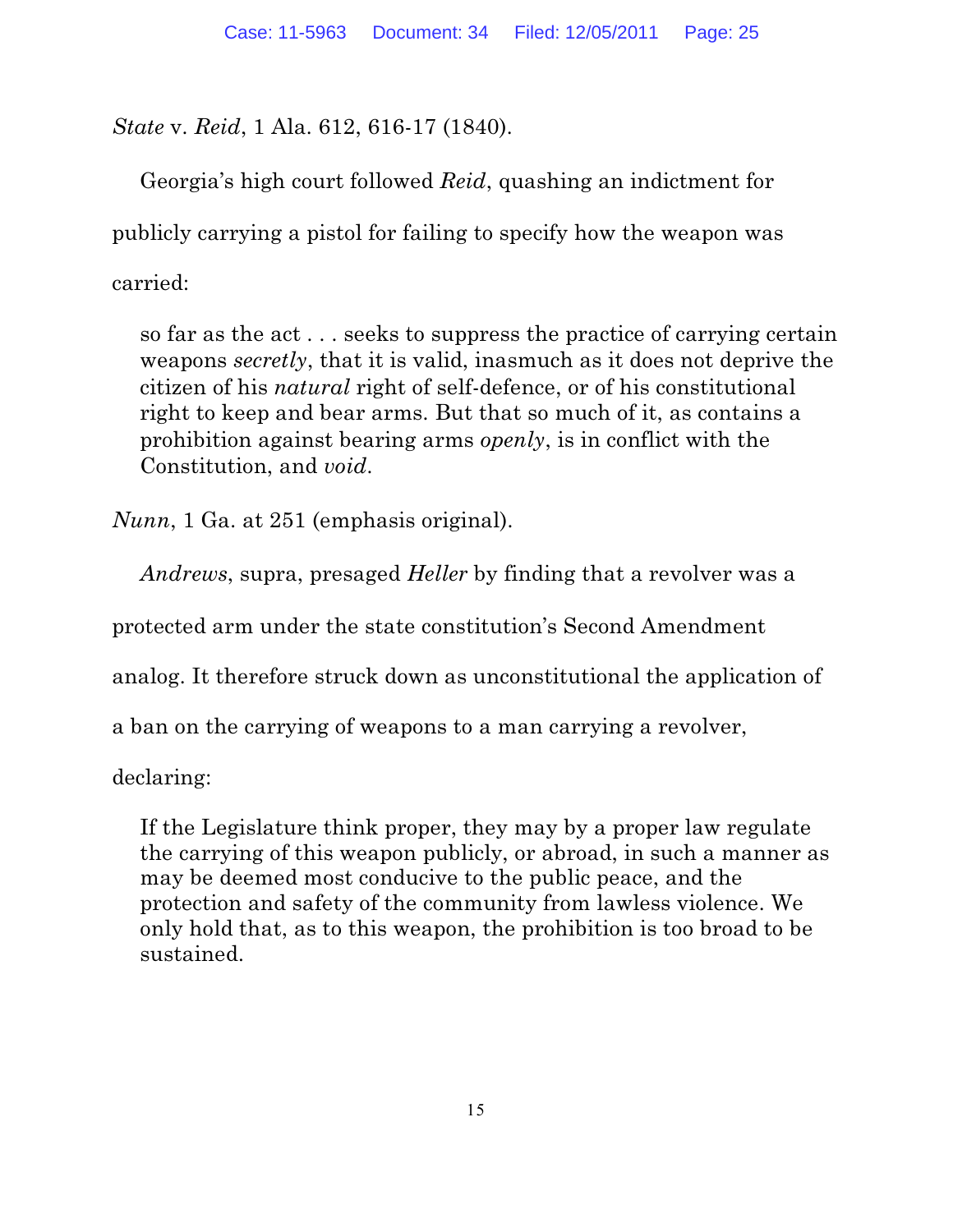*Andrews*, 165 Tenn. at 187-88. 5

Finally, in *State* v. *Chandler*, 5 La. Ann. 489 (1850)*,* 

the Louisiana Supreme Court held that citizens had a right to carry arms openly: "This is the right guaranteed by the Constitution of the United States, and which is calculated to incite men to a manly and noble defence of themselves, if necessary, and of their country, without any tendency to secret advantages and unmanly assassinations."

*Heller*, 554 U.S. at 613 (quoting *Chandler*, 5 La. Ann. at 490).

Other decisions reflected the rule allowing for concealed-carry

prohibitions only as regulations on the manner of carrying guns. *See,*

*e.g. State* v. *Jumel*, 13 La. Ann. 399, 400 (1858) (concealed carry

prohibition "a measure of police, prohibiting only a *particular mode* of

bearing arms which is found dangerous to the peace of society")

emphasis original) (citation omitted)); *Owen* v. *State*, 31 Ala. 387, 388

(1858) (concealed carry ban "a mere regulation of the manner in which

certain weapons are to be borne").

*Andrews* appeared to abrogate in large part *Aymette* v. *State*, 21 Tenn. 154 (1840), upholding the prohibition on the concealed carry of daggers. But even *Aymette*, which found a state right to bear arms limited by a military purpose, deduced from that interpretation that the right to bear arms protected the open carrying of arms. *Aymette*, 21 Tenn. at 160-61.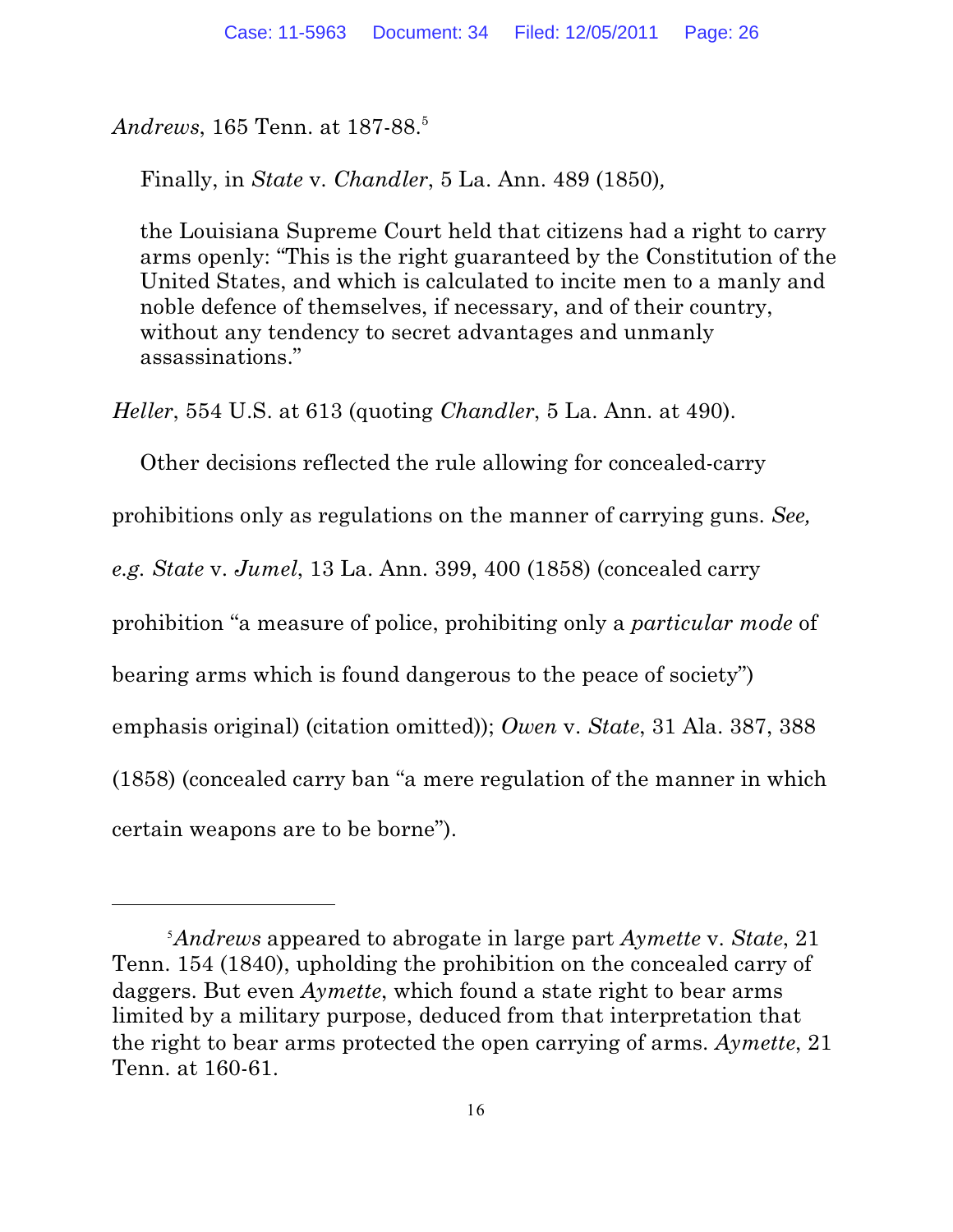For supporting the notion that concealed carrying may be banned,

*Heller* further cites to THE AMERICAN STUDENTS' BLACKSTONE, 84 n.11

(G. Chase ed. 1884), *Heller*, 554 U.S. at 626, which provides:

[I]t is generally held that statutes prohibiting the carrying of *concealed* weapons are not in conflict with these constitutional provisions, since they merely forbid the carrying of arms in a particular manner, which is likely to lead to breaches of the peace and provoke to the commission of crime, rather than contribute to public or personal defence. In some States, however, a contrary doctrine is maintained.

AMERICAN STUDENTS' BLACKSTONE, 84 n.11 (emphasis original). This understanding survives today. *See, e.g. In re Application of McIntyre*, 552 A.2d 500, 501 n.1 (Del. Super. 1988) ("'the right to keep and bear arms' does not of necessity require that such arms may be kept concealed").

Legislatures might well prefer one form of carrying over another. Precedent reveals an ancient suspicion of weapons concealment where social norms viewed the wearing of arms as virtuous. But today, openly carrying handguns may alarm individuals unaccustomed to firearms. *See* Eugene Volokh, *Implementing the Right to Keep and Bear Arms for Self-Defense: An Analytic Framework and a Research Agenda*, 56 UCLA L. Rev. 1443, 1523 (2009); *cf. Gonzalez* v. *Vill. of W. Milwaukee*, 2010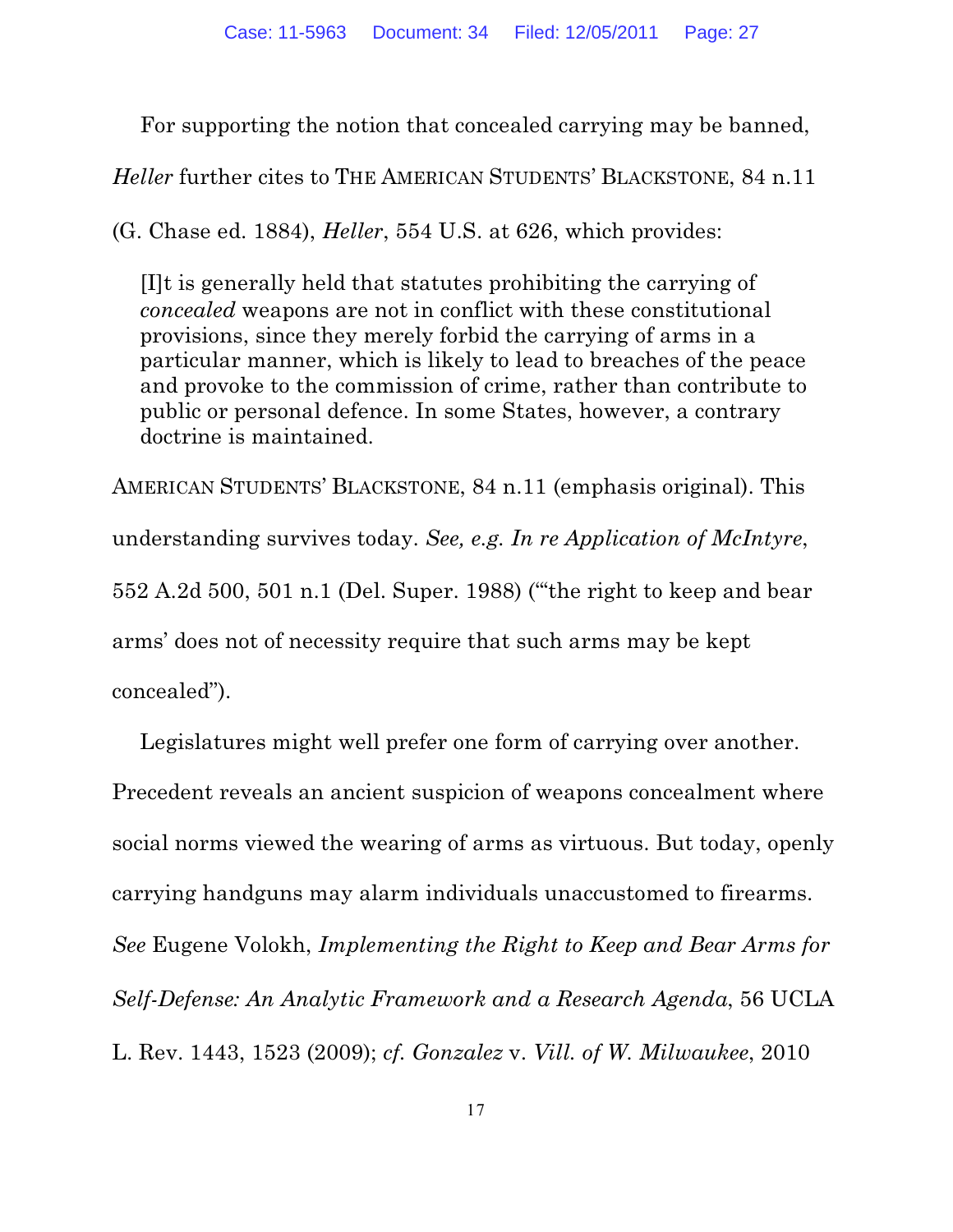U.S. Dist. LEXIS 46281 at \*8-\*9 (D. Wis. May 11, 2010) ("No reasonable person would dispute that walking into a retail store openly carrying a firearm is highly disruptive conduct which is virtually certain to create a disturbance").<sup>6</sup>

*Heller*'s recognition of a right to carry a handgun does not force states to allow the carrying of handguns in a manner that may cause needless public alarm, so long as a more socially-conducive option exists to allow people to exercise the right to bear arms. But once a legislature determines that only a particular manner of carrying will be permitted, that choice must be honored.

In sum, the right to keep and bear arms plainly applies outside the home. And there is no reason to suppose it should not, without more, apply in parks as well as any other public places. The Supreme Court did not offer much guidance as to how to identify those places that are particularly sensitive such that a fundamental right to the means of

Although *Gonzalez* erred in its unexamined statement that the <sup>6</sup> Second Amendment does not secure the bearing of arms, the case is nonetheless instructive as it probably described accurately the local community's modern sentiment regarding the open carrying of arms. Notably, Wisconsin just enacted a "shall issue" system for the issuance of concealed handgun carrying licenses. Wis. Stat. § 175.60.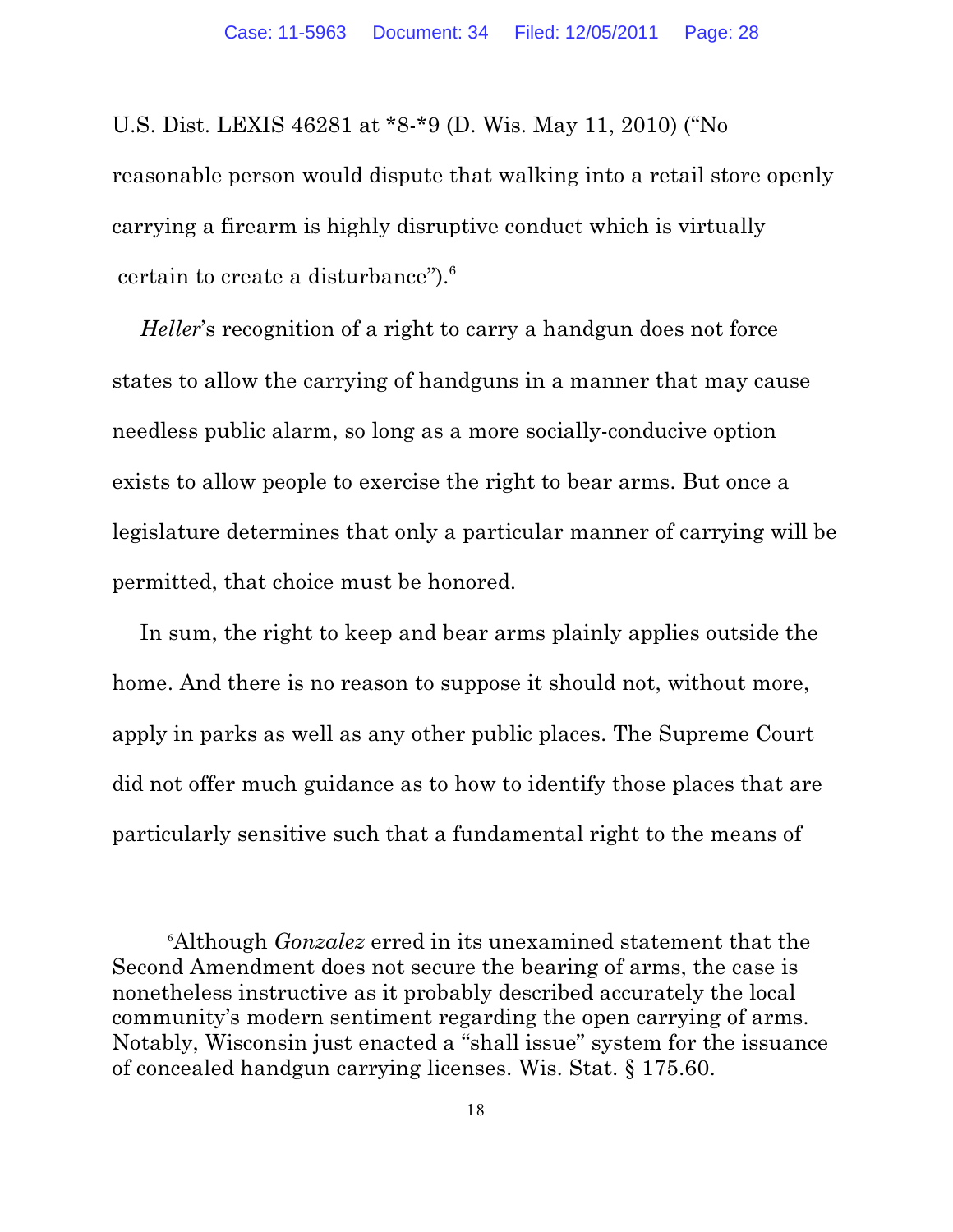self-defense may be abrogated within their bounds, but the mere presence of others would be an exception swallowing the entire rule. People, including children, are found almost everywhere—and regrettably, so is the crime against which people may arm themselves.

Indeed, hiking in some portions of the National Park System unarmed may be positively irresponsible. *See, e.g.* "Border Concerns," available at http://www.nps.gov/orpi/planyourvisit/boarder-concerns. htm (last visited December 5, 2011) (advising visitors to Arizona's Organ Pipe Cactus National Monument that the park lies in a "remote region" hosting drug-smuggling routes along the Mexican border, and notwithstanding advice to call 911 for emergencies, "cell phone service is usually out of range"). Responsible, law-abiding people may carry arms to secure their family's safety in parks—an obvious application of the Second Amendment right.

#### B. *HELLER*'S INTERPRETATION OF "BEAR ARMS" BINDS THIS COURT.

The Supreme Court's definition of "bear arms" in *Heller* was not dictum. It is well established that

When an opinion issues for the Court, it is not only the result but also those portions of the opinion necessary to that result by which we are bound . . . the principle of *stare decisis* directs us to adhere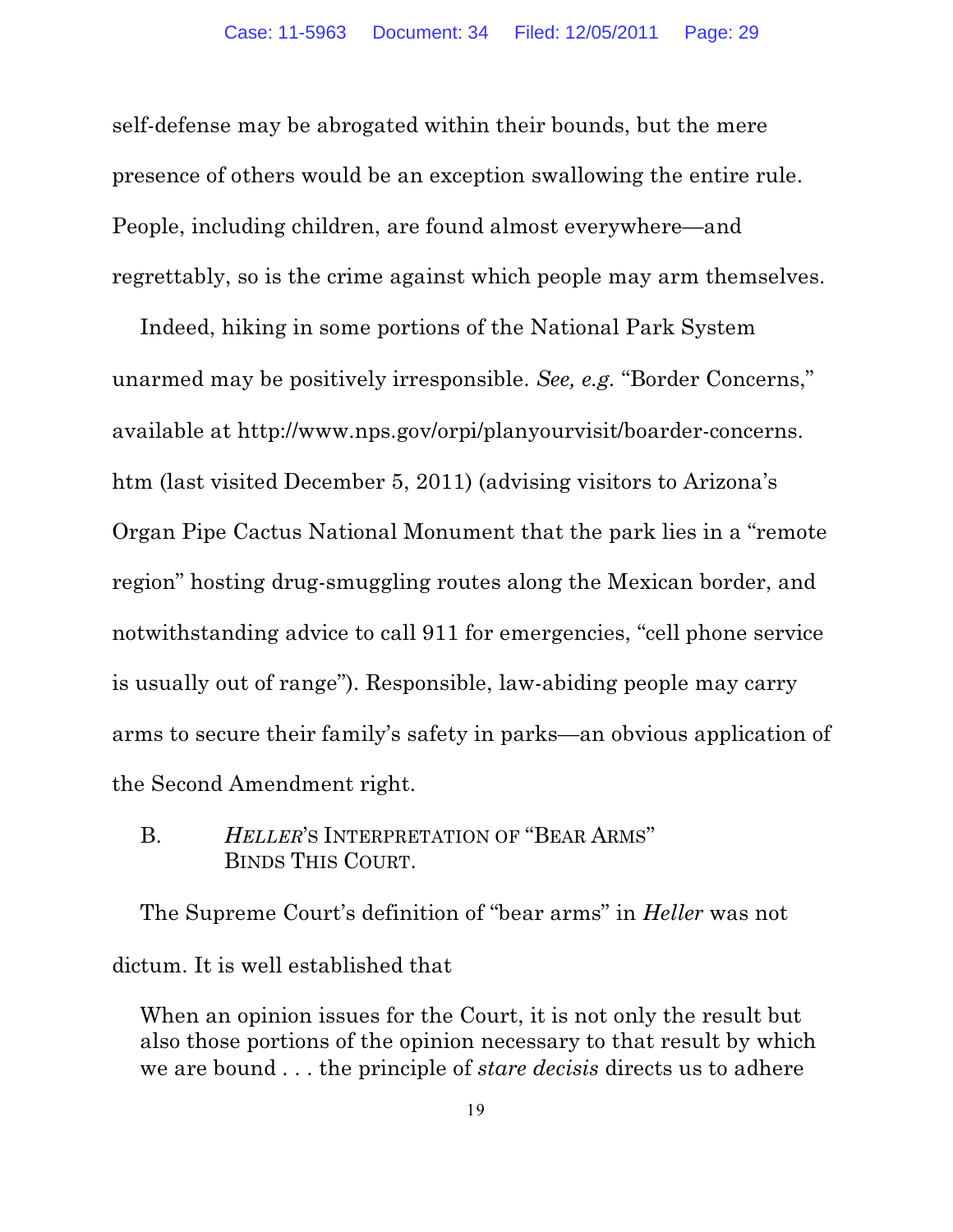not only to the holdings of our prior cases, but also to their explications of the governing rules of law . . .

*Seminole Tribe of Fla.* v. *Florida*, 517 U.S. 44, 67 (1996) (citations and internal marks omitted); *Sanborn* v. *Parker*, 629 F.3d 554, 570 (6th Cir. 2010). Language "explain[ing] the court's rationale . . . is part of the holding." *United States* v. *Bloom*, 149 F.3d 649, 653 (7th Cir. 1998). In contrast,

[a] dictum is a statement in a judicial opinion that could have been deleted without seriously impairing the analytical foundations of the holding—that, being peripheral, may not have received the full and careful consideration of the court that uttered it.

*Sarnoff* v. *Am. Home Prods. Corp.*, 798 F.2d 1075, 1084 (7th Cir. 1986);

*Hormel Foods Corp.* v. *Jim Henson Prods.*, 73 F.3d 497, 508 (2d Cir.

1996). "[I]t is not substantive discussion of a question or lack thereof

that distinguishes holding from dictum, but rather whether resolution

of the question is necessary for the decision of the case." *Baraket* v.

*Holder*, 632 F.3d 56, 59 (2d Cir. 2011) (citation omitted).

Considering its need to address the District of Columbia's collectivist interpretation of "bear arms," the Court's conclusion that the right to "bear arms" is the right to "carry weapons in case of confrontation" was essential to *Heller*'s resolution. The question of what "bear arms"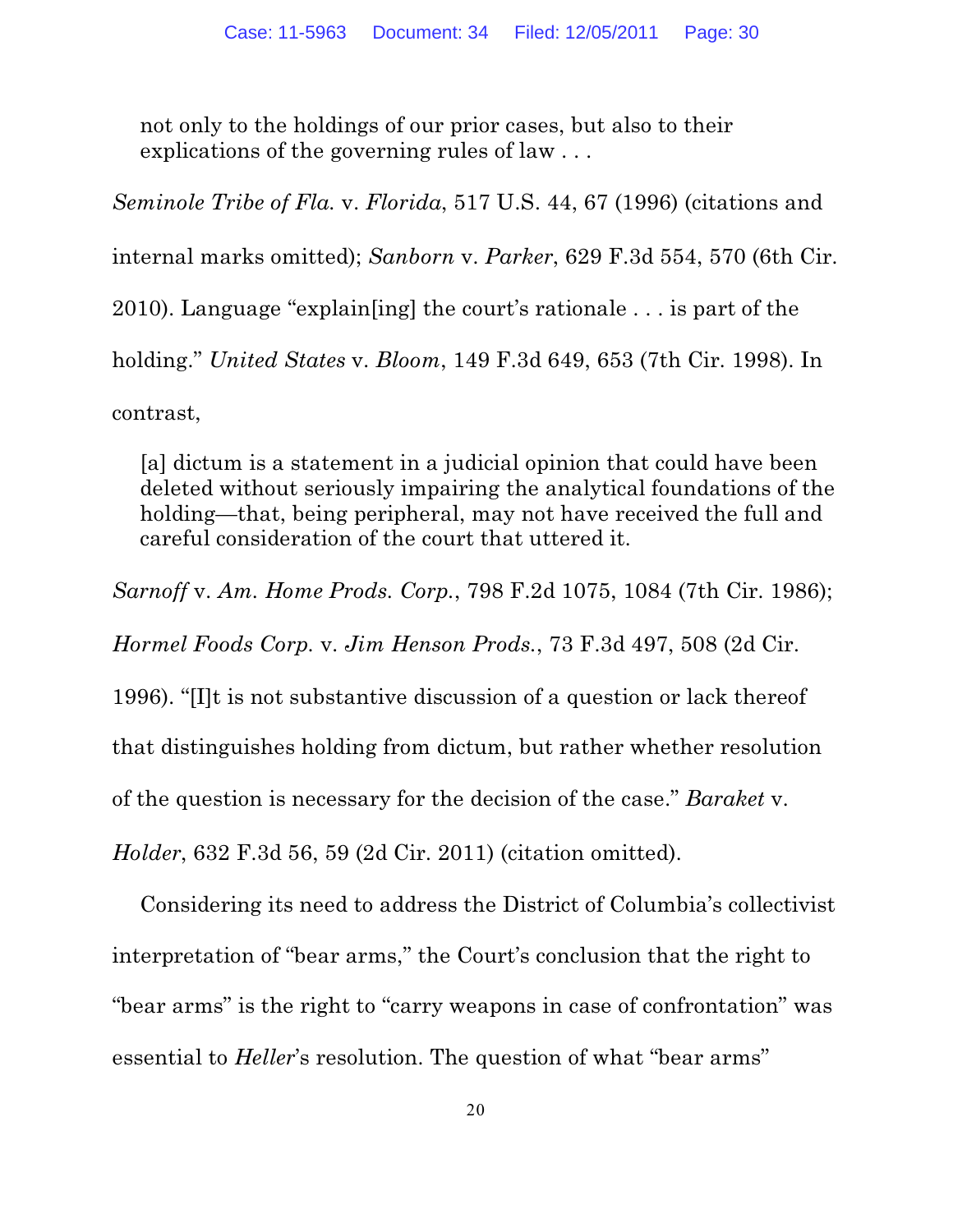means "was before the court; was argued before the court; and was passed upon by the court. It was not dictum." *Hormel*, 73 F.3d at 508 (citations and internal punctuation omitted). The numerous pages describing how that right applies outside the home confirm that the matter received the Court's exhaustive consideration.

Missing from the lower court's decision is any reasoning for *why Heller* must be limited to its facts. Or more critically, even if the Supreme Court's definition of "bear arms" is to be ignored as dicta, what other meaning might that constitutional text hold?

Until recently, opponents of the individual right to bear arms offered a militaristic, state-directed definition for "bear arms," but *Heller* dispensed with that option. *Amici* aver that the definition the Supreme Court offered comports with the Second Amendment's original public meaning, if it is not already binding as a matter of *stare decisis*.

II. WHILE THE SECOND AMENDMENT PROTECTS THE POSSESSION AND USE OF PLAINTIFF'S ARM, IT DOES NOT PROTECT PLAINTIFF'S DANGEROUS AND UNUSUAL USE OF HIS ARM.

As the District Court noted, this case does not raise the question of whether an AK-47 of the type carried by Plaintiff is an arm whose possession and use is protected by the Second Amendment. R. 43, at 17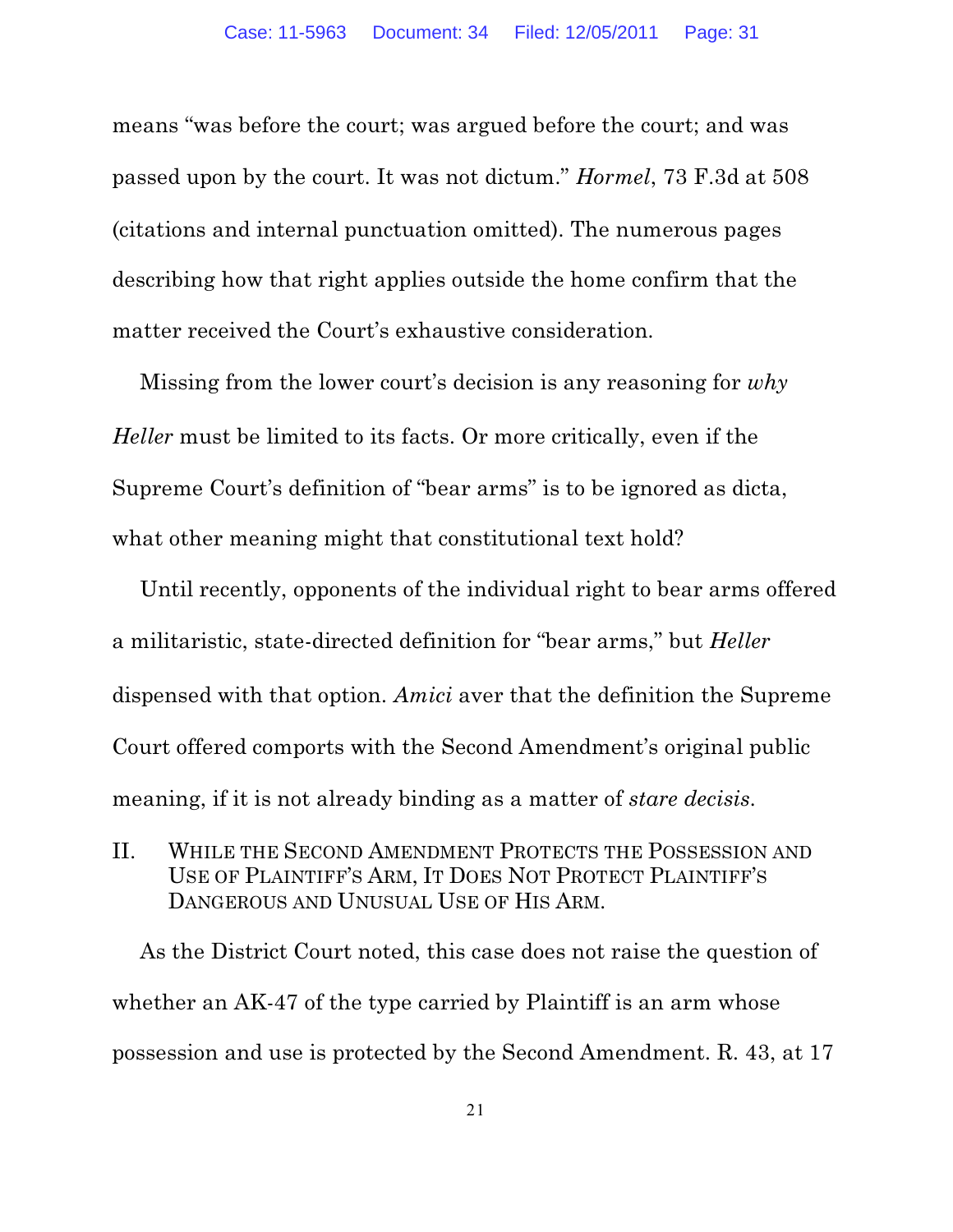n.5 ("parties did not submit proof" on "significant issue" of whether "Plaintiff's AK-47, Draco pistol model, although legal, is a weapon 'typically possessed by law-abiding citizens for lawful purposes.'") (citing *Heller*, 554 U.S. at 625).

*Amici* submit that civilian versions of the AK-47, fitted with ordinary 30 round magazines, would easily qualify as arms of the kind in common use and are thus protected by the Second Amendment (at least when their barrel tips are not painted orange to resemble toys). Americans today access these highly popular arms for various traditional lawful purposes to which they are well-suited.

But the Second Amendment question here cannot be resolved by reference to whether the *ordinary* use and possession of Plaintiff's arm is constitutionally protected. Assuming that it is, Plaintiffs' *conduct* with that firearm is not protected, and his Second Amendment claim fails specifically for that reason.

At this early date in the development of Second Amendment law, little consideration has been given to *Heller*'s reference to "the historical tradition of prohibiting the carrying of 'dangerous and unusual weapons.'" *Heller*, 554 U.S. at 627 (citations omitted). Upon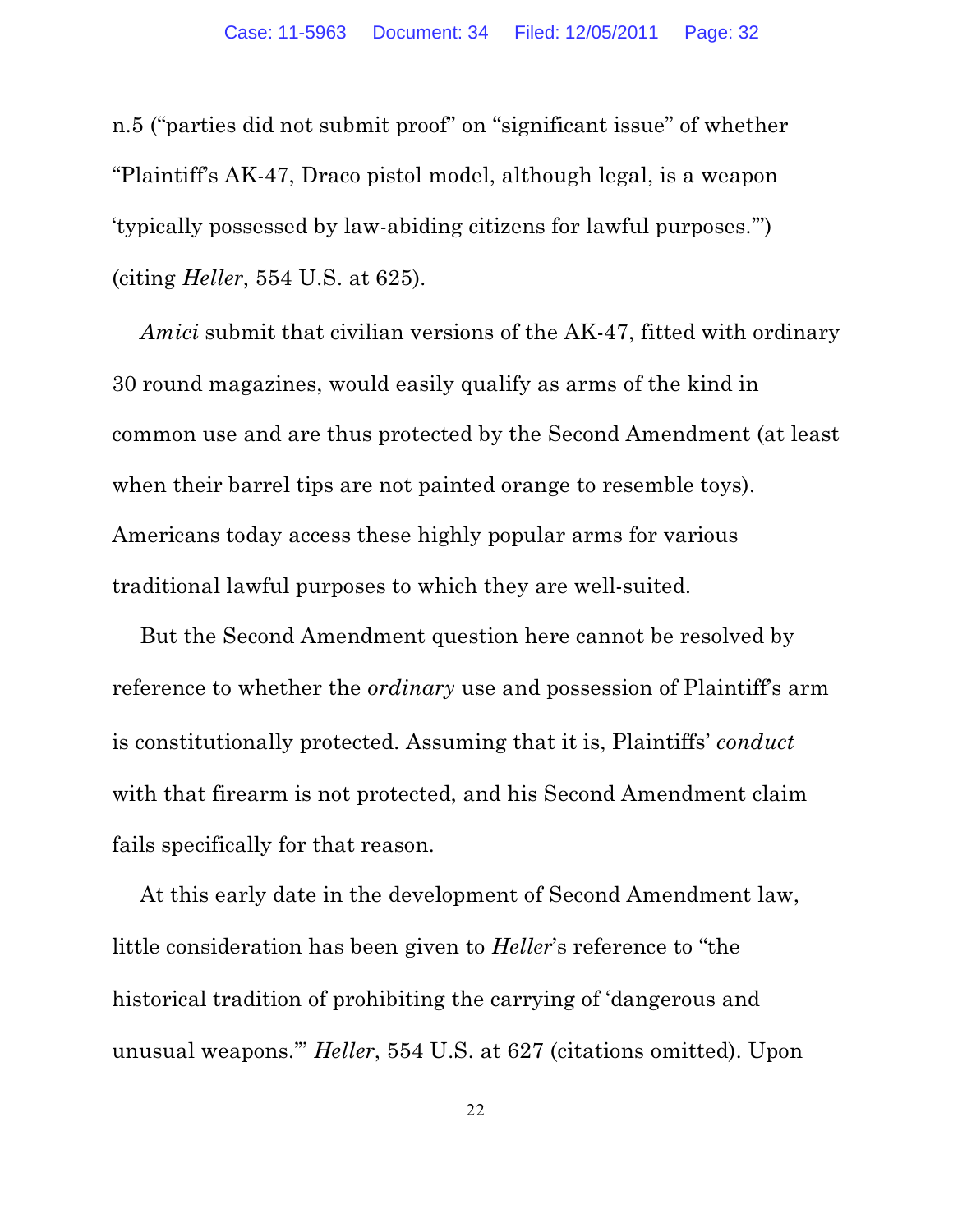closer examination, the "dangerous and unusual" doctrine is not merely a restatement of *Heller*'s common use test for protected arms. *Heller* offered that the common use test is "supported by" the prohibition on the carriage of dangerous and unusual weapons, *id.*, (and logically, this is correct), but that is not to say the two concepts—the scope of the arms protected by the Second Amendment, and the "dangerous and unusual" doctrine—are identical. They are not. The latter doctrine here bars Plaintiff's Second Amendment claim.

As the sources *Heller* cited indicate, the longstanding prohibition on the carrying of "dangerous and unusual weapons" does not, in fact, refer to types of weapons, but to types of *conduct* with weapons. A necessary element of this common law crime of affray, to which the "dangerous and unusual" prohibition refers, had always required that the arms be used or carried in such manner as to terrorize the population, rather than in the manner suitable for ordinary selfdefense.

*Heller*'s first source on the topic, Blackstone, offered that "[t]he offence of riding or going armed, with dangerous or unusual weapons, is a crime against the public peace, *by terrifying the good people of the*

23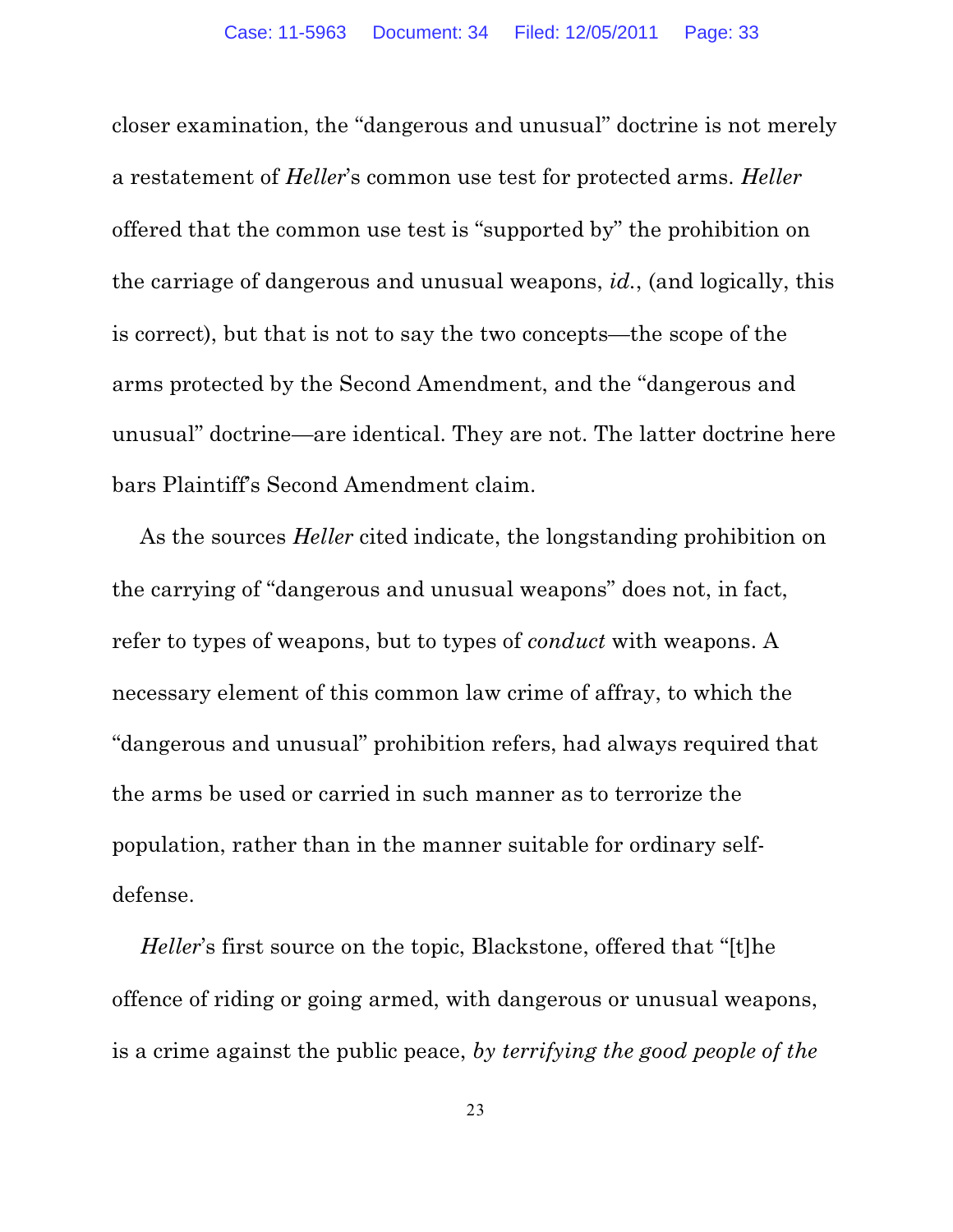*land*." 4 William Blackstone, COMMENTARIES ON THE LAWS OF ENGLAND 148-49 (1769) (emphasis added). Blackstone referenced the 1328 Statute of Northampton, which, by the time of the American Revolution, English courts had long limited to prohibit the carrying of arms only with evil intent, "in order to preserve the common law principle of allowing 'Gentlemen to ride armed for their Security.'" David Caplan, *The Right of the Individual to Bear Arms: A Recent Judicial Trend*, 4 DET. L. C. REV. 789, 795 (1982) (citing *Rex* v. *Knight*, 90 Eng. Rep. 330 (K.B. 1686)). "[N]o wearing of arms is within the meaning of this statute, unless it be accompanied with such circumstances as are apt to terrify the people," by causing "suspicion of an intention to commit an<sup>[]</sup> act of violence or disturbance of the peace." 1 TREATISE ON THE PLEAS OF THE CROWN, ch. 63, § 9 (Leach ed., 6th ed. 1788); *see* Joyce Lee Malcolm, TO KEEP AND BEAR ARMS: THE ORIGINS OF AN ANGLO-AMERICAN RIGHT 104-05 (1994).

*Heller*'s subsequent sources for the "dangerous and unusual" doctrine are in accord. "[T]here may be an affray, where there is no actual violence; as where a man arms himself with dangerous and unusual weapons, *in such a manner, as will naturally diffuse a terrour*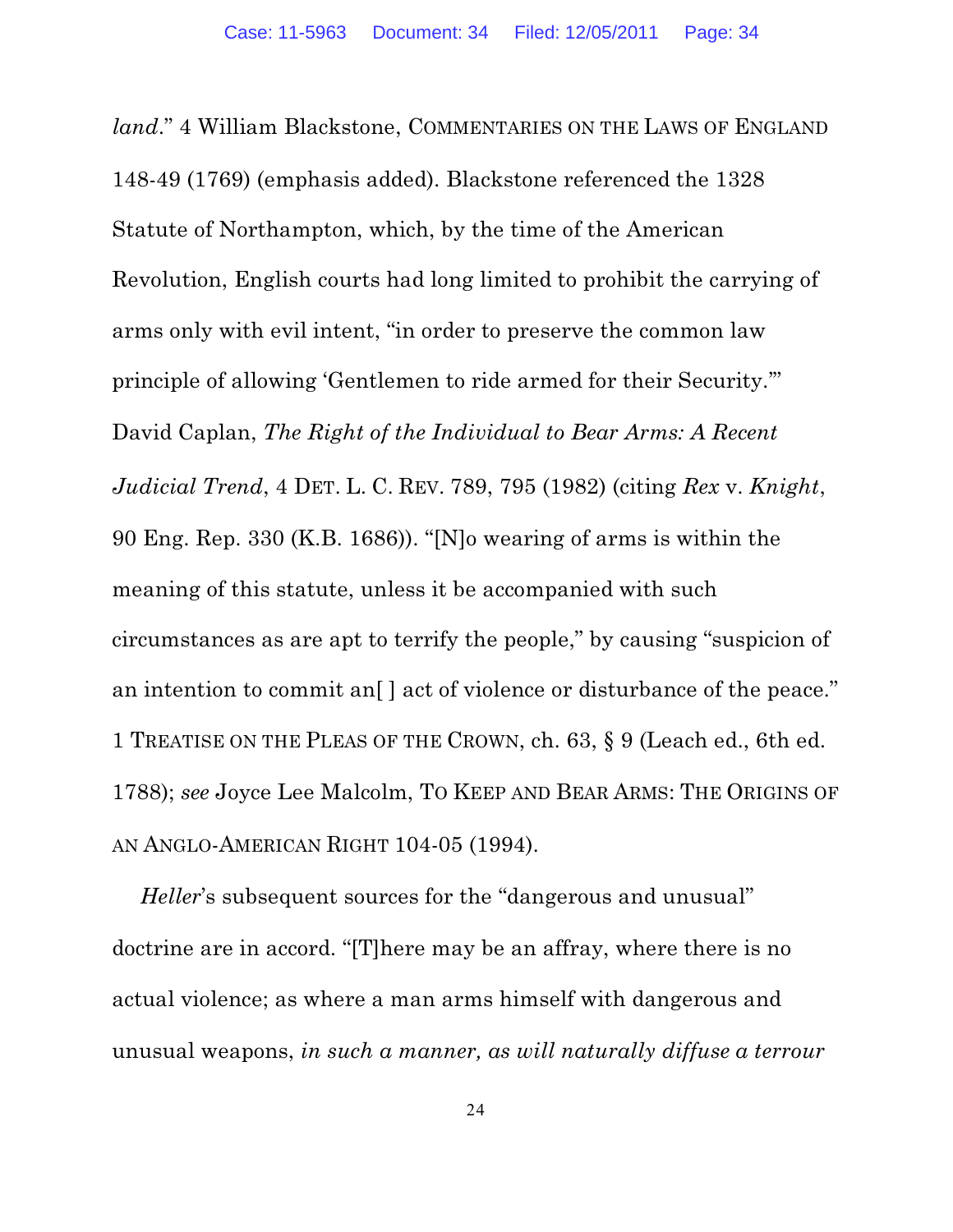*among the people.*" 3 James Wilson, WORKS OF THE HONOURABLE JAMES

WILSON 79 (Bird Wilson ed., 1804) (footnote omitted) (emphasis added).

"It is likewise said to be an affray, at common law, for a man to arm

himself with dangerous and unusual weapons, *in such manner as will*

*naturally cause terror to the people.*" John A. Dunlap, THE NEW-YORK

JUSTICE 8 (1815) (emphasis added).

Riding or going armed with dangerous or unusual weapons, is a crime against the public peace, by terrifying the people of the land . . . . But here it should be remembered, that in this country the constitution guarranties [sic] to all persons the right to bear arms; then it can only be a crime to exercise this right in such a manner, as to terrify the people unnecessarily.

Charles Humphreys, A COMPENDIUM OF THE COMMON LAW IN FORCE IN

KENTUCKY 482 (1822); *see also Heller*, 554 U.S. at 588 n.10 (quoting

same).

"[T]here may be an affray . . . where persons arm themselves with

dangerous and unusual weapons, in such manner as will naturally

cause a terror to the people." 1 William Oldnall Russell, A TREATISE ON

CRIMES AND INDICTABLE MISDEMEANORS 271 (1826). But

it has been holden, that no wearing of arms is within [meaning of Statute of Northampton] unless it be accompanied with such circumstances as are apt to terrify the people; from whence it seems clearly to follow, that persons of quality are in no danger of offending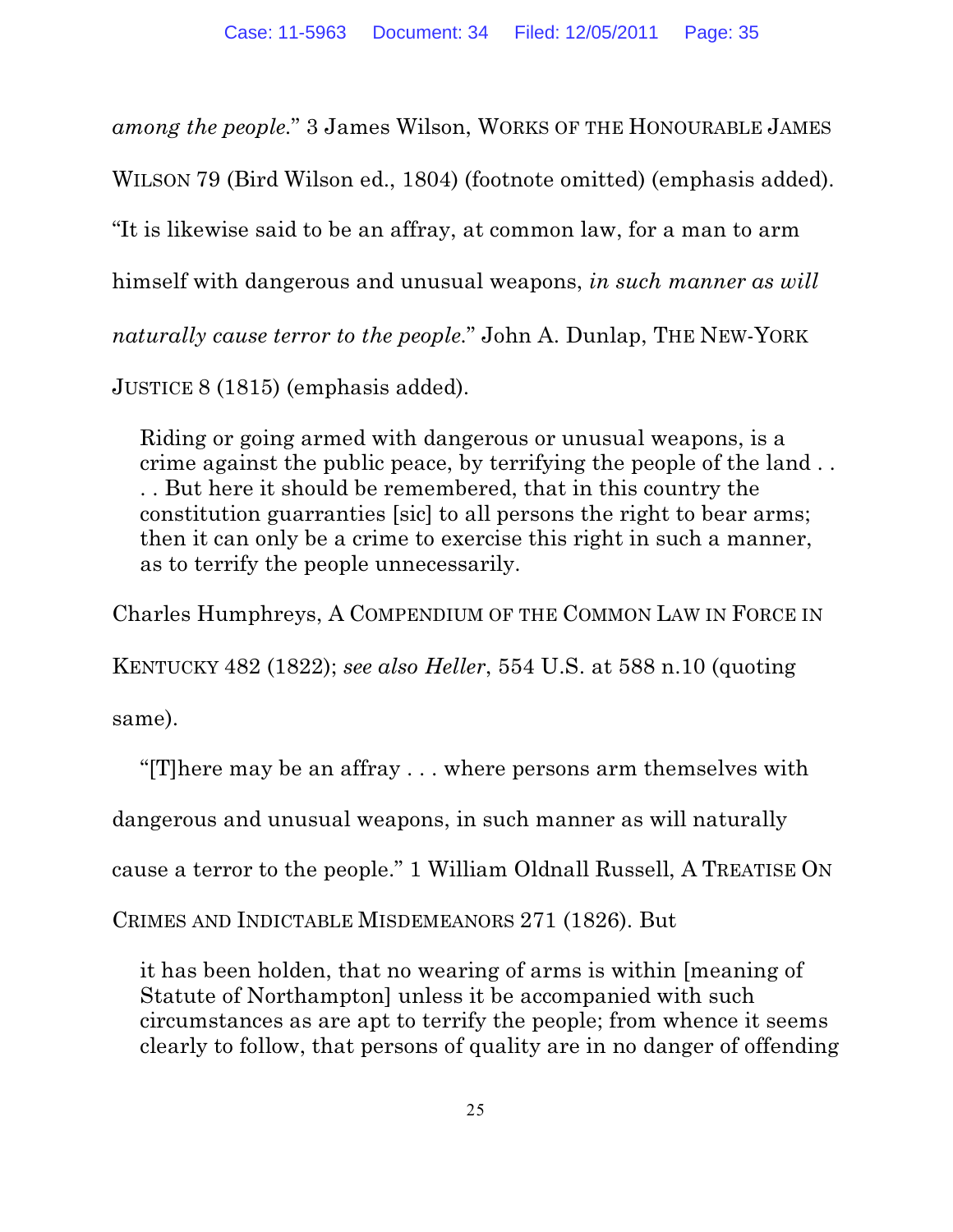against the statute by wearing common weapons . . . in such places, and upon such occasions, in which it is the common fashion to make use of them, without causing the least suspicion of an intention to commit any act of violence, or disturbance of the peace.

*Id.* at 272.

The other treatises *Heller* cites in support of the "dangerous and unusual" doctrine are in accord, as are the cases *Heller* cites. *See O'Neill* v. *State*, 16 Ala. 65, 67 (1849) (affray "probable" "if persons arm themselves with deadly or unusual weapons for the purpose of an affray, *and in such manner as to strike terror to the people*") (emphasis added); *State* v. *Lanier*, 71 N.C. 288, 290 (1874) (riding horse through courthouse, unarmed, is "very bad behavior" but "may be criminal or innocent" depending on whether people alarmed); *State* v. *Langford*, 10 N.C. (3 Hawks) 381, 383-384 (1824) (affray "when a man arms himself with dangerous and unusual weapons, *in such a manner as will naturally cause a terror to the people*") (emphasis added); *English* v*. State*, 35 Tex. 473, 476 (1871) (affray "by terrifying the good people of the land").

As *Heller* summed up, the traditional right to arms "was not a right to keep and carry any weapon whatsoever in any manner whatsoever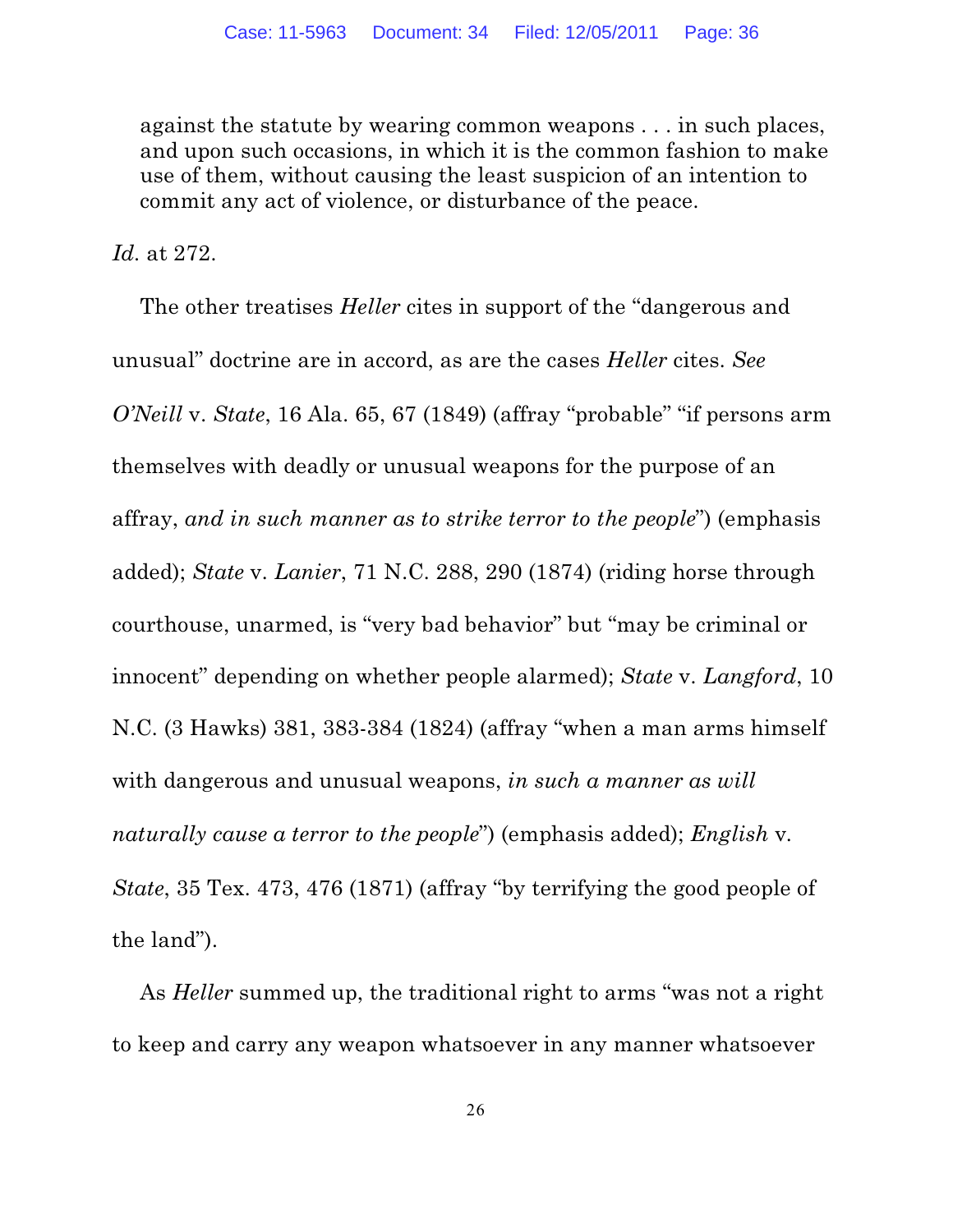and for whatever purpose." *Heller*, 554 U.S. at 626. A civilian AK-47 pistol might be an appropriate defensive arm under some circumstances and in some places. But few *if any* Americans exercising their right to bear arms would openly carry across their chest an AK-47 pistol—only half an inch shorter than a rifle—with a 30 round "banana" magazine in an ordinary urban or suburban park to deal with potential muggers.7

For purposes of constitutional analysis, not all parks are created

equal. That much is acknowledged in the First Amendment context:

Mount Rushmore does not become a public forum merely by being called a "national park" any more than it would be transformed into a nonpublic forum if it were labeled a "museum." The dispositive question is not what the forum is called, but what purpose it serves, either by tradition or specific designation.

*Boardley* v. *United States Dept. of Interior*, 615 F.3d 508, 514-15 (D.C.

Cir. 2010). It should seem equally obvious that not every portion of every park would be an appropriate place to possess a handgun, let

Military-style rifles are also carried occasionally as a form of <sup>7</sup> symbolic speech. *Amici* take no views here regarding the extent of the First Amendment's protection for displaying firearms. Plaintiff did not assert any First Amendment rights supporting his conduct. Beyond seeking to foment a lawsuit, it is unclear whether Plaintiff's conduct was meant to communicate anything.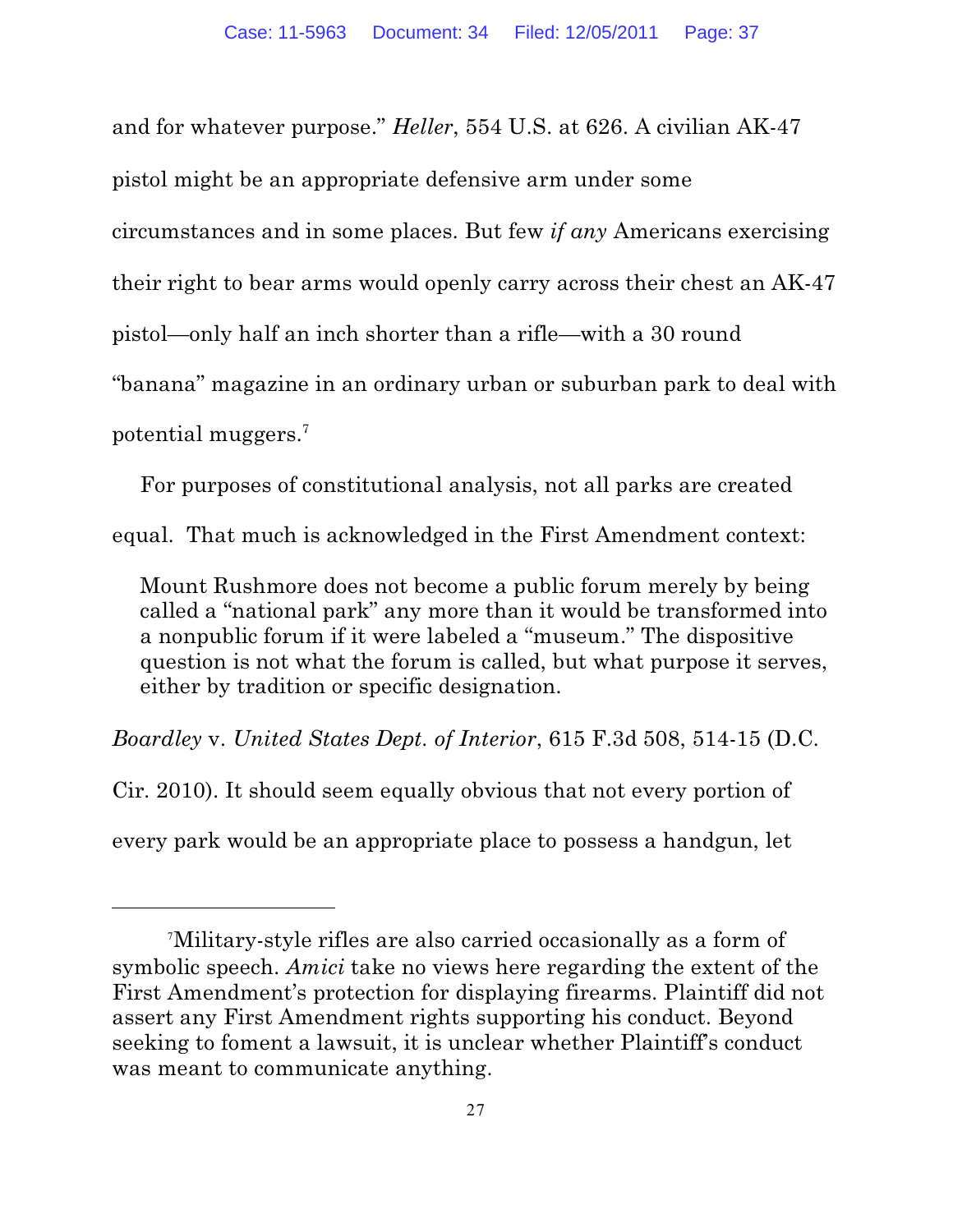alone an AK-47, for self-defense. Nonetheless, barring extenuating circumstances, park-goers who object to law-abiding, responsible Americans carrying handguns for self-defense in an ordinary manner should accommodate themselves to the traditional right to bear arms enjoyed by their neighbors. The Constitution sets out certain rights for protection precisely because their exercise may prove offensive to some who would suppress them.

Yet even most ardent supporters of the right to bear arms would pause at the sight of a camouflaged man carrying a 30-round AK-47 across his chest at a nature preserve—especially an AK-47 modified to resemble a toy. This is, to say the least, not normal behavior, regardless of whether it is technically allowed by Tennessee law because the AK-47 at issue was eleven and half rather than twelve inches long. R. 16-1, at 71, l. 12-15.

Of course, even Plaintiff, who usually carries a handgun for selfdefense, was not utilizing his gun for ordinary defensive purposes. Plaintiff carried his gun for the purpose of being arrested:

I can't wait for a cop to arrest me because I open-carried a handgun and someone called 9-1-1. It almost happened twice but no cigar yet. Maybe carrying a PLR-16 or AK pistol will change that.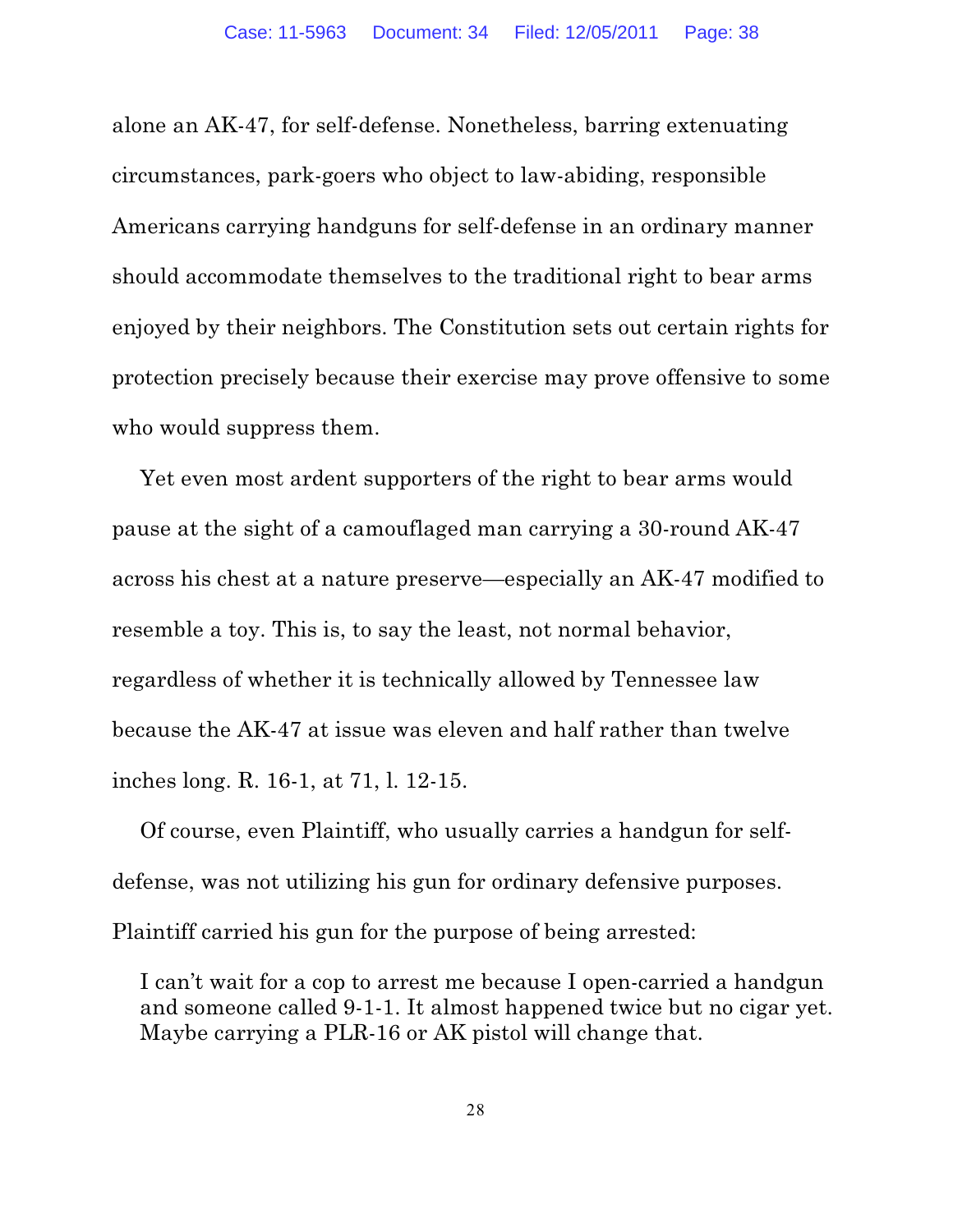R. 16-1, p. 52, l. 2-18 and p. 109, Exh.  $3.8$  Plaintiff anticipated that a ranger would discuss the AK-47 with him. R. 16-1, at 59, l. 12-14. While individuals carrying handguns for self-defense typically carry them in a holster, openly or concealed, Plaintiff was carrying his weapon on a sling both over his back and, at the time he came upon the officers, across his chest. R. 16-1, at 36, l. 21-24; 37, l. 25-38, l. 16; 42, l. 3-8; 61, l. 10-14.

Perhaps recognizing that his conduct might be seen as provocative, Plaintiff painted the barrel tip of the AK-47 orange to make it appear to be a toy, so that the police would not shoot him. "I painted the muzzle nut/thread protector blaze orange because I have safety in mind. It means no one can and will shoot me." R. 16-1, at 49 [50], l. 2-6. "Cops don't shoot people with orange-tipped handguns. When they do, they think twice about it." *Id*. at l. 23-25. Plaintiff surmised that he would "probably generate fewer MWAG [man with a gun] calls" with the firearm disguised as a toy, R. 16-1, at 51, l. 2-15, but at least one park visitor was as confused as the ranger. R. 16-1, at 78, l. 22-25; 79, l. 16-

<sup>&</sup>lt;sup>8</sup>Plaintiff admitted this internet post was made under his handle and "could be my words" but did not recall specifically typing them. *Id.*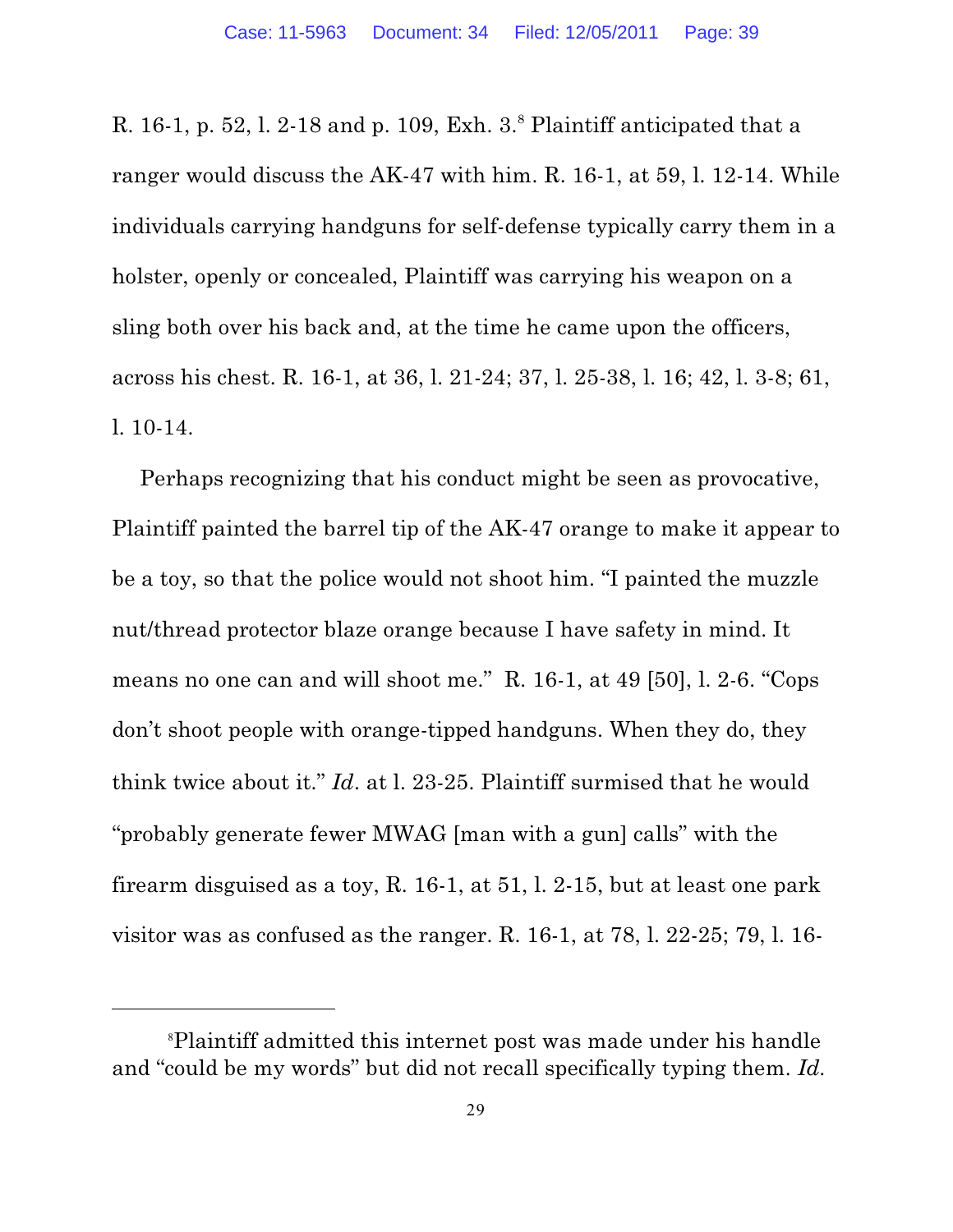21. The confusion was predictable. *See* 15 U.S.C. § 5001(b)(1) (requiring "a blaze orange plug inserted in the barrel of such toy, look-alike, or imitation firearm").

Plaintiff obviously sought to attract attention to an arm that was highly unusual under the circumstances, and which would not, at first glance, appear to be a handgun. Critically, Plaintiff does not challenge the prohibition on the carrying of a full-length AK-47 at Radnor Lake.

Plaintiff was carrying, as one would carry a rifle, a weapon of a type commonly thought of as a rifle, and with a barrel length within half an inch of legality—and then deliberately added the confusing aspect of an orange toy-colored barrel tip. His temporary investigative stop was plainly constitutional, as the police had ample reason to inquire further as to the firearm's legality.

But were Tennessee law to forbid the use of rifle-based handguns in areas where rifles could properly be restricted, and forbid the disguising of firearms as toys, *cf. United States* v. *Marzzarella*, 614 F.3d 85 (3d Cir. 2010) (Second Amendment does not protect carrying guns with obliterated serial numbers), it would not violate the Second Amendment.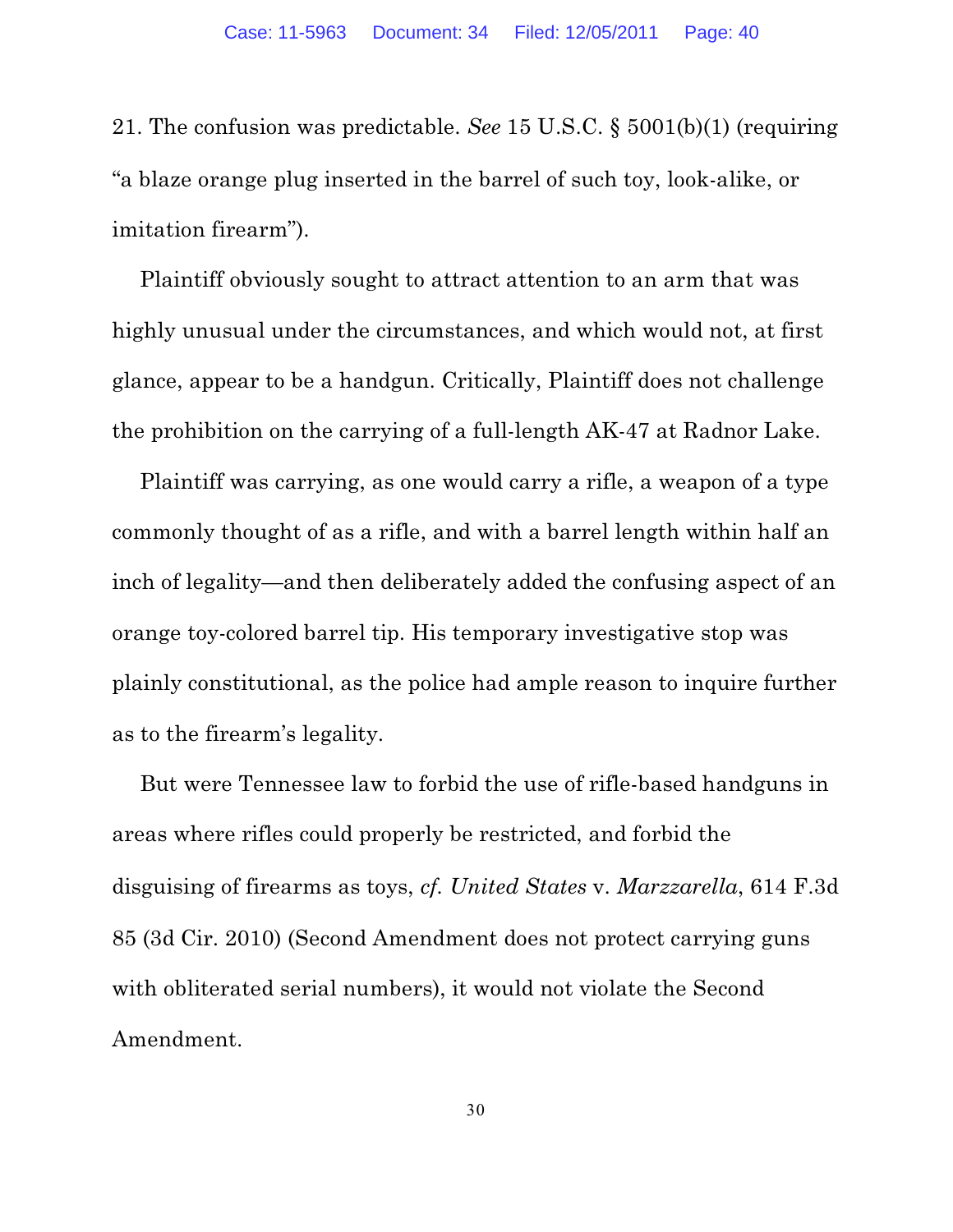Plaintiff naturally, and quite unnecessarily, terrified other park visitors in a manner plainly inconsistent with the traditional right to bear arms for self-defense. Unfortunately, he compounded the problem by filing a meritless lawsuit that generated an opinion jeopardizing the Second Amendment rights of law-abiding, responsible people.

### **CONCLUSION**

The Supreme Court recognized both the right to bear arms for selfdefense, and the traditional prohibition on affray. Preserving these fully consistent concepts, this Court should affirm the entry of judgment for Defendant-Appellee.

Dated: December 5, 2011 Respectfully submitted,

Alan Gura GURA & POSSESSKY, PLLC 101 N. Columbus Street, Suite 405 Alexandria, VA 22314 703.835.9085/Fax: 703.997.7665 alan@gurapossessky.com

By: /s/ Alan Gura Alan Gura

Counsel for *Amici Curiae*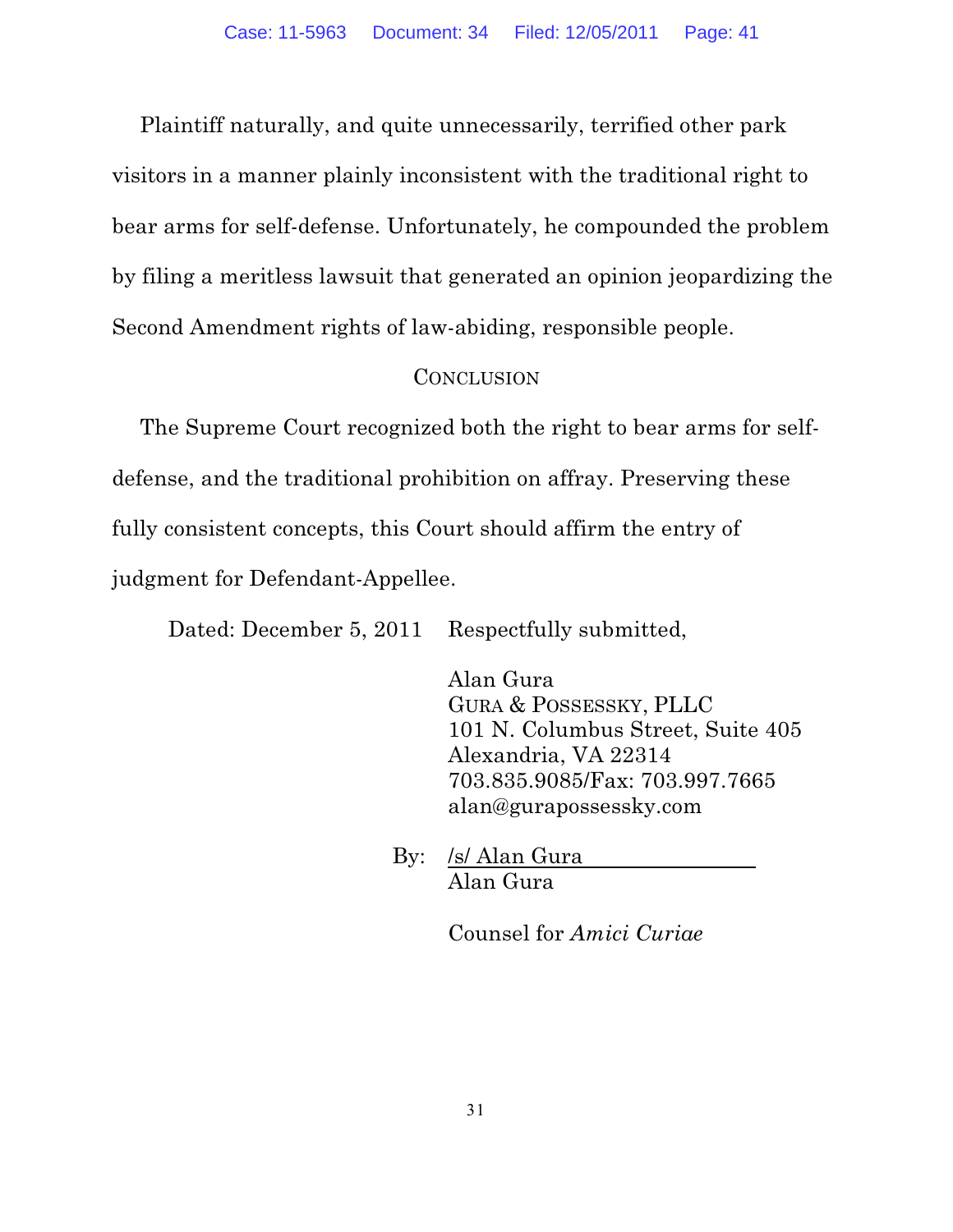### CERTIFICATE OF COMPLIANCE TYPE-VOLUME LIMITATIONS, TYPEFACE REQUIREMENTS, AND TYPE STYLE REQUIREMENTS

- 1. This brief complies with the type-volume limitation of Fed. R. App. P. 32(a)(7)(B) because this brief contains 6,373 words, excluding the parts of the brief excluded by Fed. R. App. P.  $32(a)(7)(B)(iii)$ .
- 2. This brief complies with the typeface requirements of Fed. R. App. P. 32(a)(5) and the type style requirements of Fed. R. App. P. 32(a)(6) because this brief has been prepared in proportionately spaced typeface using WordPerfect X4 in 14 point Century Schoolbook font.

/s/ Alan Gura Alan Gura Counsel for Amici Curiae Dated: December 5, 2011